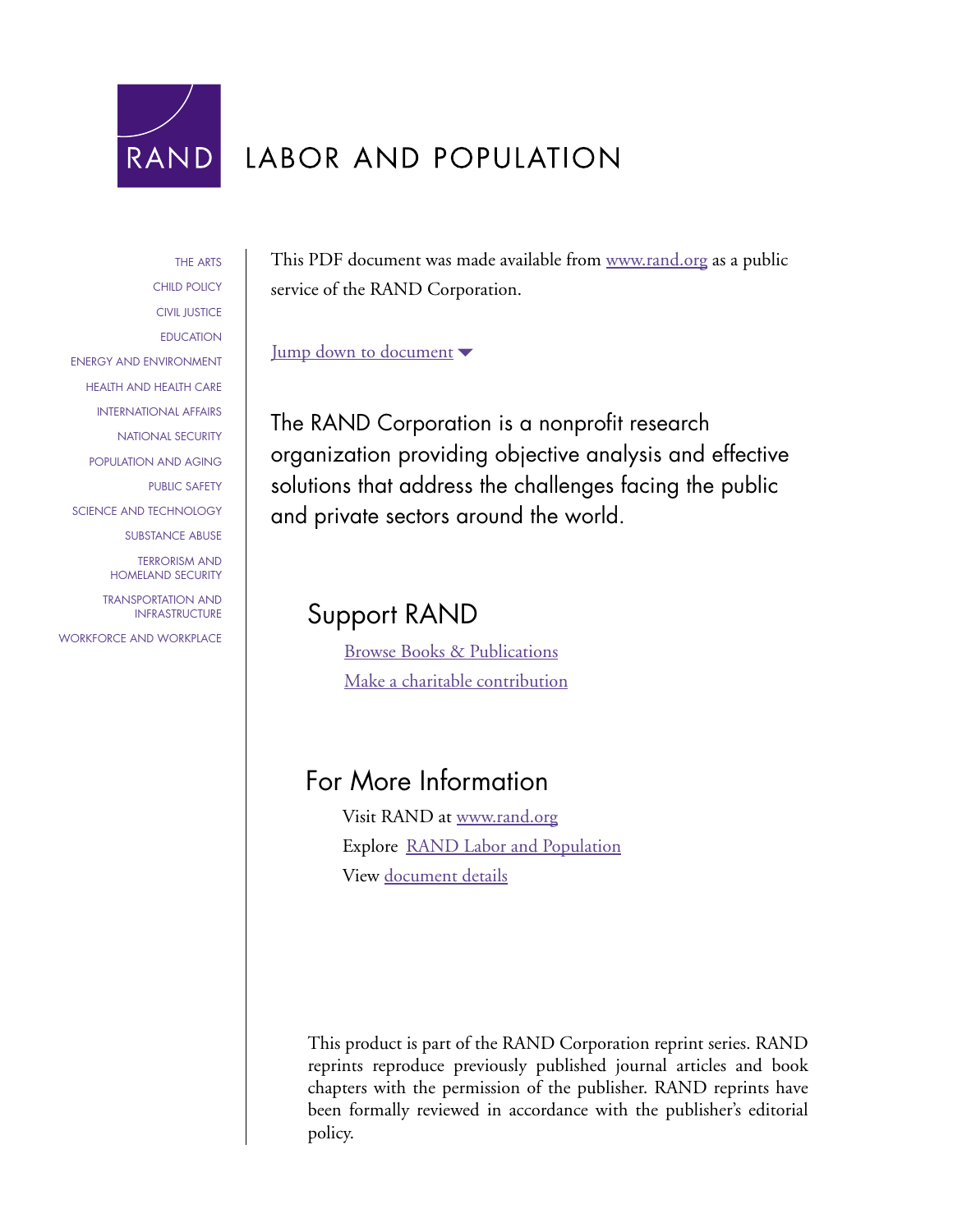Journal of South Asian and Middle Eastern Studies Vol. XXVIII, No. 4, Summer 2005

# **Demographics and Security:** The Contrasting Cases of **Pakistan and Bangladesh**

C. Christine Fair, Clifford Grammich, Julie DaVanzo, and Brian Nichiporuk\*

#### Introduction

Pakistan and Bangladesh, united until a 1971 civil war, have evolved in very different ways over the last three decades. Pakistan's failure to develop robust democratic institutions contrasts sharply to Bangladesh's establishment-albeit flawed-of a parliamentary democratic system. Bangladesh remains largely regarded as a reasonably moderate state unmarred by mainstream Islamist extremism. Alternatively, Pakistan, mired in Islamist extremism and violence, serves as a major front for the U.S.-led war on terrorism.

Though Bangladesh and Pakistan continue to share many characteristics, they diverge greatly regarding their security environments. Pakistan's main security issues stem from active border disputes with Afghanistan and India, a nuclear arms rivalry with India and hostile relations with Iran. In comparison, Bangladesh distrusts and occasionally has had disputes with India, but Dhaka has never had strategic ambitions towards it neighbors.

This paper argues that many of the observed dissimilarities between Pakistan and Bangladesh stem, at least in part, from demographic differences, some of which can be attributed to the two countries' diverse human development policies. Each nation, for example, has had notably different relations with non-governmental organizations (NGOs). We examine the

<sup>\*</sup>C. Christine Fair is the Program Officer for South Asia at the United States Institute of Peace; Clifford Grammich is a member of the RAND Corporation Research Communications Group; Julie DaVanzo is a senior economist at the RAND Corporation and Director of RAND's *Population Matters* project, and Brian Nichiporuk is a political scientist with the RAND Corporation. The views expressed in this article are solely those of the authors and do not represent either the United States Institute for Peace or RAND Corporation.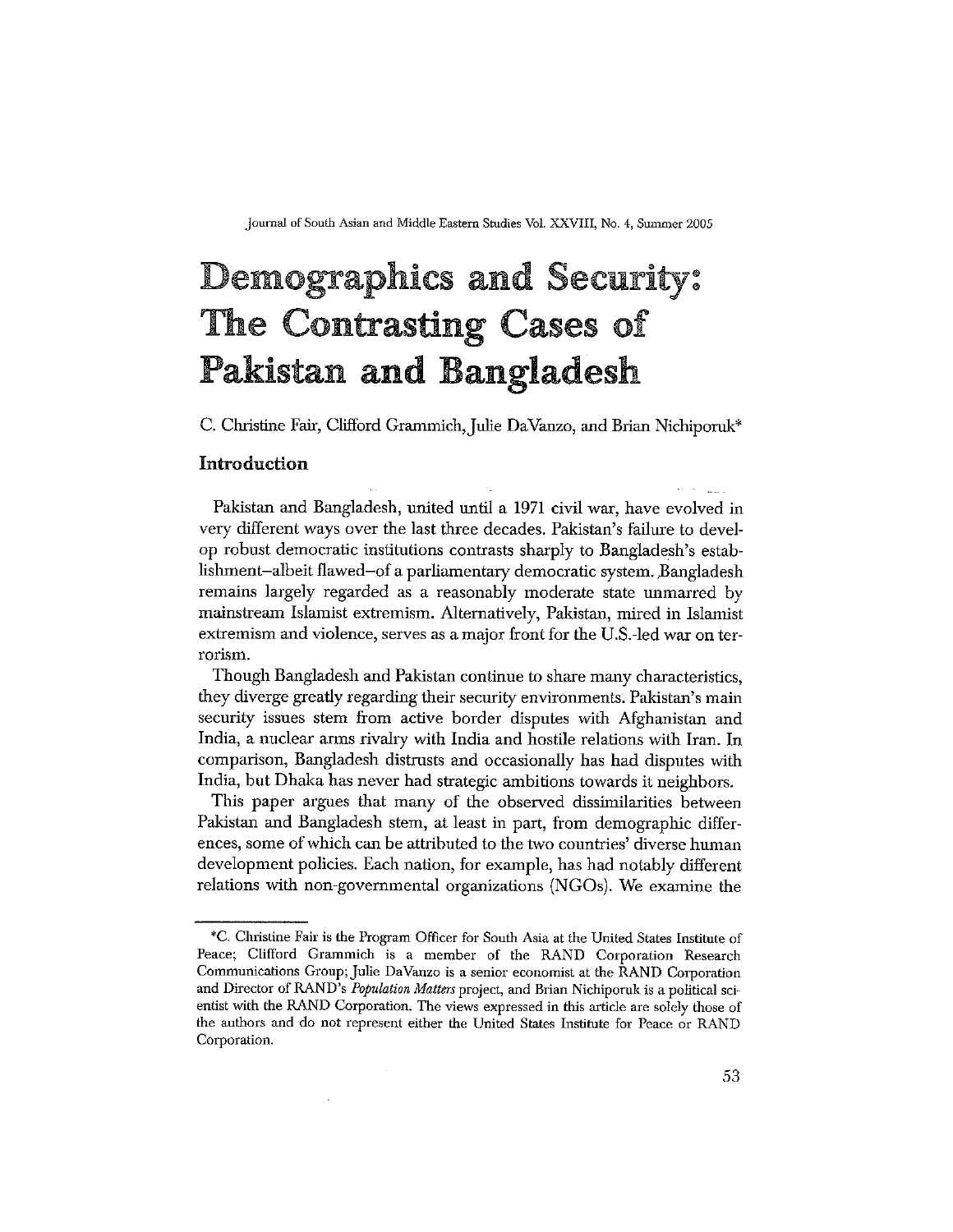ways in which demographic factors have affected the security postures of Bangladesh and Pakistan. To do this, we first discuss the various ways in which demographic factors have shaped the states of Bangladesh and Pakistan and note the key demographic features of each country. We next assess how demographic considerations have affected Bangladeshi and Pakistani security policies, drawing on a framework of how demographics can affect sources of national power, causes of conflict, and the nature of conflict. We conclude with a discussion of the implications for U.S. security and foreign aid policies.

## I. Key Demographic Trends Shaping Bangladesh and Pakistan

We define demographic variables as those representing population size and composition and also population dynamics. Population composition refers to the distribution by age or geography, ethnicity and human capital (e.g., education, employment). Population dynamics deal with changes over time, including changes in absolute size or relative population composition. Key aspects of population dynamics include natural increase or decrease, i.e., the difference between births and deaths, and migration, whether internal or international.

Demographic changes, by themselves, do not cause armed conflict, but in political environments that are already tense as a result of territorial disputes, ethnic rivalries, ideological divides, or still other causes, they can exacerbate existing tensions and increase risks of violence and compromise security. Interactions between population pressures and environmental degradation, mass migrations, resource depletion, forced refugee flows, nationalism, and urbanization can all affect the likelihood and types of conflict that are present in a given region. Understanding the dynamic role of demographic variables in regional security issues can help both the United States and regional governments understand the most effective options for regional security.

#### How Demographics Have Helped Shape South Asia

Demographics have played an important role in shaping South Asia. Religious demography guided the 1947 partition of British India into the overwhelmingly Muslim Pakistan and the predominantly Hindu India. Geography split Pakistan further into West Pakistan and Bengali (East)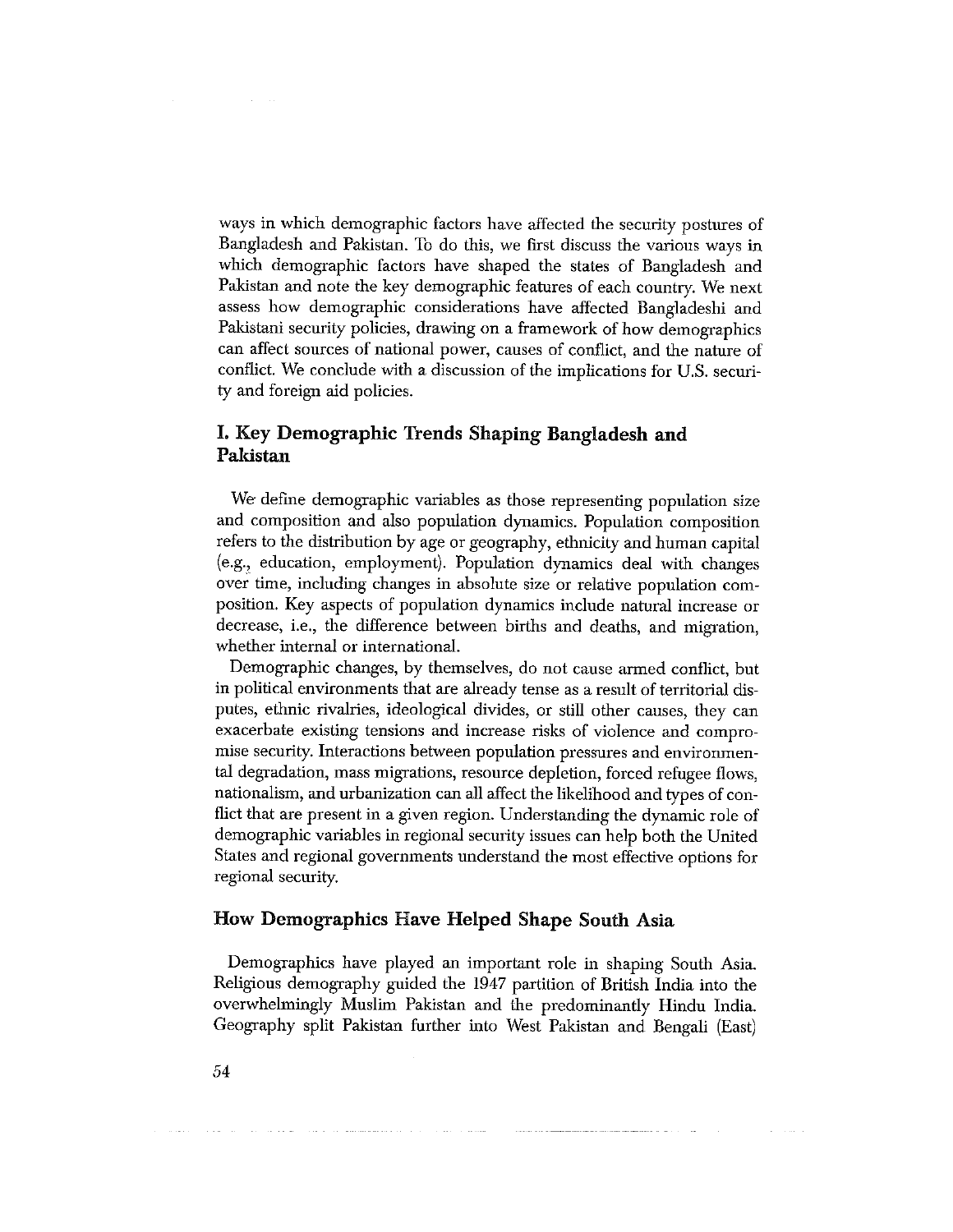Pakistan. Ethnic tensions between the population of the Bengali East and Western Pakistan's complicated ethnic mix of Punjabis, Sindhis, Pashtuns, Baloch and Muhajirs roiled the country for almost a quarter of a century. In Pakistan's general elections of December 1970, Bengali Pakistan's Awami League won an overwhelming majority. In all the years prior to the 1970 elections Western Pakistan dominated the government and had no intention of relinquishing its power. As a result, Bengali Pakistan demanded independence, which led to a civil war. Demographic events: the uncontrolled flow of refugees fleeing civil unrest in East Pakistan to India, spurred Indian intervention on behalf of Bangladeshi separatists in the ensuing 1971 Indo-Pakistani War that culminated in the creation of the two separate states of Pakistan and Bangladesh.

In the 1970s and '80s, demographics influenced the security postures of both Pakistan and the newly independent Bangladesh. Pakistan's complicated ethnic mix fostered numerous internal security problems that, combined with the ongoing security competition with India, compelled Pakistani leaders to adopt a military-oriented international posture to safeguard its national security interests.<sup>1</sup> In contrast, Bangladesh's internal ethno-religious homogeneity minimized internal security problems and allowed Dhaka to focus more on economic development to ensure national security and prosperity.

To explore the ways demographics have influenced the evolution of Pakistan and Bangladesh, this essay examines trends in several demographic factors, including those in population growth, urbanization, age structure, education and migration. We describe each of these below and then draw out the implications for both states' evolution.

<sup>&#</sup>x27;This paper assumes the significance of the basic differences between the security environments of Pakistan and Bangladesh. From its inception, Pakistan has seen itself as a weak state compared to India for a number of reasons, including competition over Kashmir. It has pursued strategic parity with India and has developed asymmetric strategies to wrest Kashmir from India. Bangladesh has never had such concerns with any of its neighbors nor has it had regional strategic ambitions. However, as we describe, demographic factors to some extent can explain these structural differences in the kinds of nations and security environments that Pakistan and Bangladesh have inherited. See Stephen Phillip Cohen, The Idea of Pakistan (Washington: Brookings Press, 2004); J.N. Dixit, India-Pakistan in War and Peace (New Delhi: Ashok Chopra, 2002); Ashley J. Tellis, Stability in South Asia (Santa Monica: RAND, 1997); Robert G. Wirsing, India, Pakistan and the Kashmir Dispute (New York: St. Martin's Press, 1998).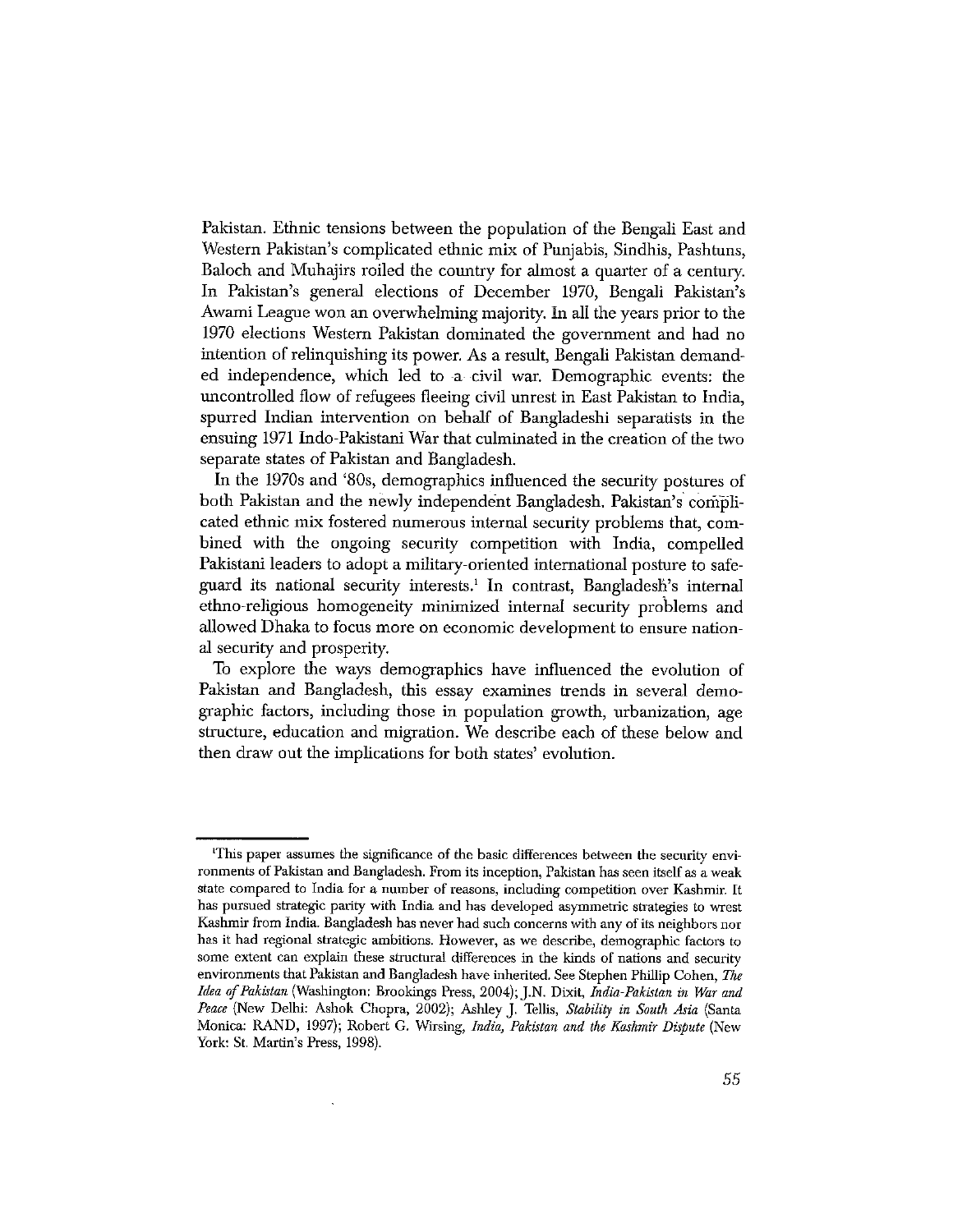#### **Population Growth**

In 1971, Bangladesh's population was 68 million, five million more than that of Pakistan's 63 million.<sup>2</sup> In subsequent decades, these populations more than doubled, with that in Pakistan growing even faster; by 2000 the population of Pakistan was 138 million, while that in Bangladesh was 131 million.

High fertility rates have contributed to rapid population growth in both countries. The total fertility rate (i.e., the number of children that would be born to a woman in her lifetime if she were to bear children in accordance with age-specific fertility rates of that year) was about 7 in both countries in the early 1970s. While they remain above that needed for replacement (about 2.1 children per woman), by 2000 they had decreased to 3.1 children per woman in Bangladesh and 4.7 in Pakistan.<sup>3</sup>

The fairly high population growth rates that result from high fertility rates have prompted both states to seek to limit fertility. Family planning associations have existed in Pakistan since the early 1950s. During the 1960s, Pakistani president Mohammed Ayub Khan made family planning one of his main domestic concerns but with little effect; a 1969 survey found only 6 percent of married couples practiced contraception. During the 1970s, Pakistani leadership vacillated on family planning policies. In the 1980s the government, under Zia ul-Haq, became openly hostile to family planning, as Zia sought the support of religious parties who opposed birth control programs. Economic growth during the 1980s (6.3 percent per year, compared to 4.7 percent in the 1970s) also lulled the government into a sense of complacency about the effects of population growth and hence about family planning issues.<sup>4</sup>

By contrast, following a catastrophic famine in 1974, Bangladeshi leaders gave priority to limiting population growth. In 1976, Bangladeshi president Zia ur-Rahman promulgated a comprehensive family planning program that he saw as necessary to address the most pressing concern for the

<sup>&</sup>lt;sup>2</sup>World Bank, World Development Indicators, 2002, Washington, 2002.

<sup>&</sup>lt;sup>3</sup>World Bank, World Development Indicators, 2002, Washington, 2002.

<sup>&#</sup>x27;See United Nations Population Division, Abortion Policies: A Global Review, 3 vols., New York, 2001, John Cleland and Louisiana Lush, "Population and Policies in Bangladesh, Pakistan," Forum for Applied Research and Public Policy, Vol. 12, No. 2, Summer 1997, pp. 46-50; Kelley Lee, Louisiana Lush, Gill Walt, and John Cleland, "Family Planning Policies and Programmes in Eight Low-Income Countries: A Comparative Policy Analysis," Social Science and Medicine, Vol. 47, No. 7, October 1998, pp. 949-959. See also World Bank, World Development Indicators.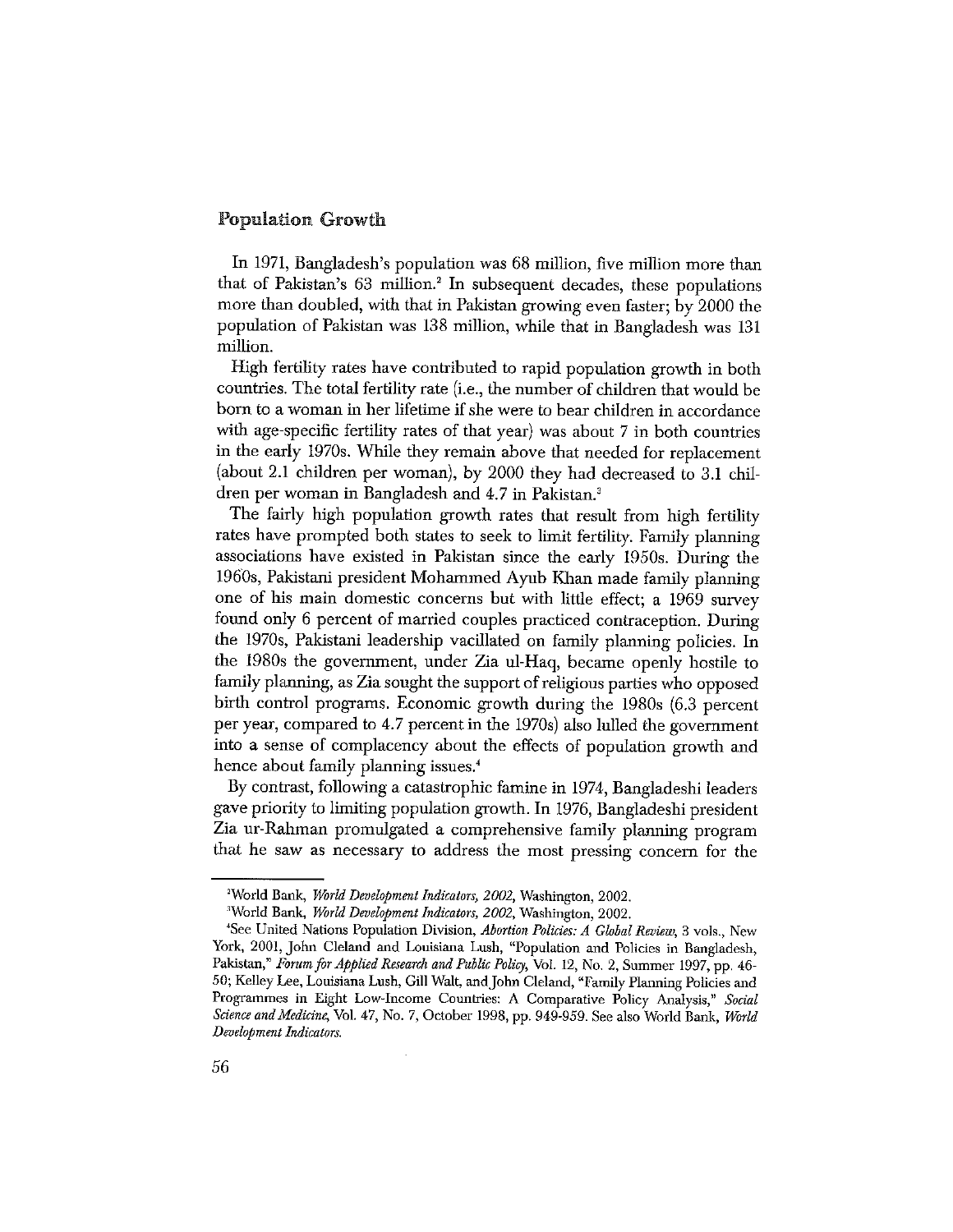nation-high and increasing population density (discussed below)-and he welcomed bilateral and multilateral organizations and NGOs that provided funding for family planning and other social programs.<sup>5</sup> Unlike Pakistani leaders, Rahman and his successors did not have to contend with religious parties, who had been discredited by their support for Pakistan during the movement for Bangladeshi independence. The differing approaches to family planning programs have had predictable effects. The proportion of women of childbearing age using contraception in Bangladesh has been about twice that in Pakistan, resulting in a considerably lower fertility rate in Bangladesh.<sup>6</sup>

Also contributing to population growth in both states has been increasing life expectancy, reflecting decreases in mortality rates due to general health improvements. Between 1970 and 2000, life expectancy at birth increased 13.6 years, from 49.4 to 63.0, in Pakistan, and 17.0 years, from 44.2 to 61.2, in Bangladesh. One reason for the higher life expectancy in Pakistan but the greater increase in Bangladesh may be the pattern of health expenditures in both nations. While total health expenditures have been higher in Pakistan, likely contributing to higher overall life expectancy, *public* health expenditures, more likely to benefit those with the lowest life expectancy, have been higher in Bangladesh leading to the greater absolute increases in life expectancy.<sup>7</sup>

The areas over which the populations of Bangladesh and Pakistan are distributed have produced markedly different population densities. The area of Bangladesh (133,910 km2) is about one-sixth that of Pakistan  $(778,720 \text{ km2})$ , and hence its population density  $(1,007 \text{ persons per km2})$  is nearly six times that of Pakistan (179 persons per km2) and, in fact, is one of the highest in the world. The ever-shrinking amount of arable land in rural Bangladesh is particularly disconcerting. In the past quarter century, arable land per capita has declined by about half (from 0.12 hectares to

<sup>&</sup>lt;sup>5</sup>Ibid. See also John Caldwell, Barket-e-Khuda, Bruce Caldwell, Indrani Pieris, and Pat Caldwell, "The Bangladesh Fertility Decline: An Interpretation," Population and Development Review, Vol. 25, No. 1, March 1999, pp. 67-84.

<sup>&</sup>lt;sup>6</sup>World Bank, *World Development Indicators*. In the mid-1980s, 25 percent of Bangladeshi women 15 to 49 years of age were using contraception, as were 11 percent of Pakistani women of childbearing age. By 2000, contraceptive prevalence had increased to 54 percent in Bangladesh and 28 percent in Pakistan.

<sup>&#</sup>x27;Ibid.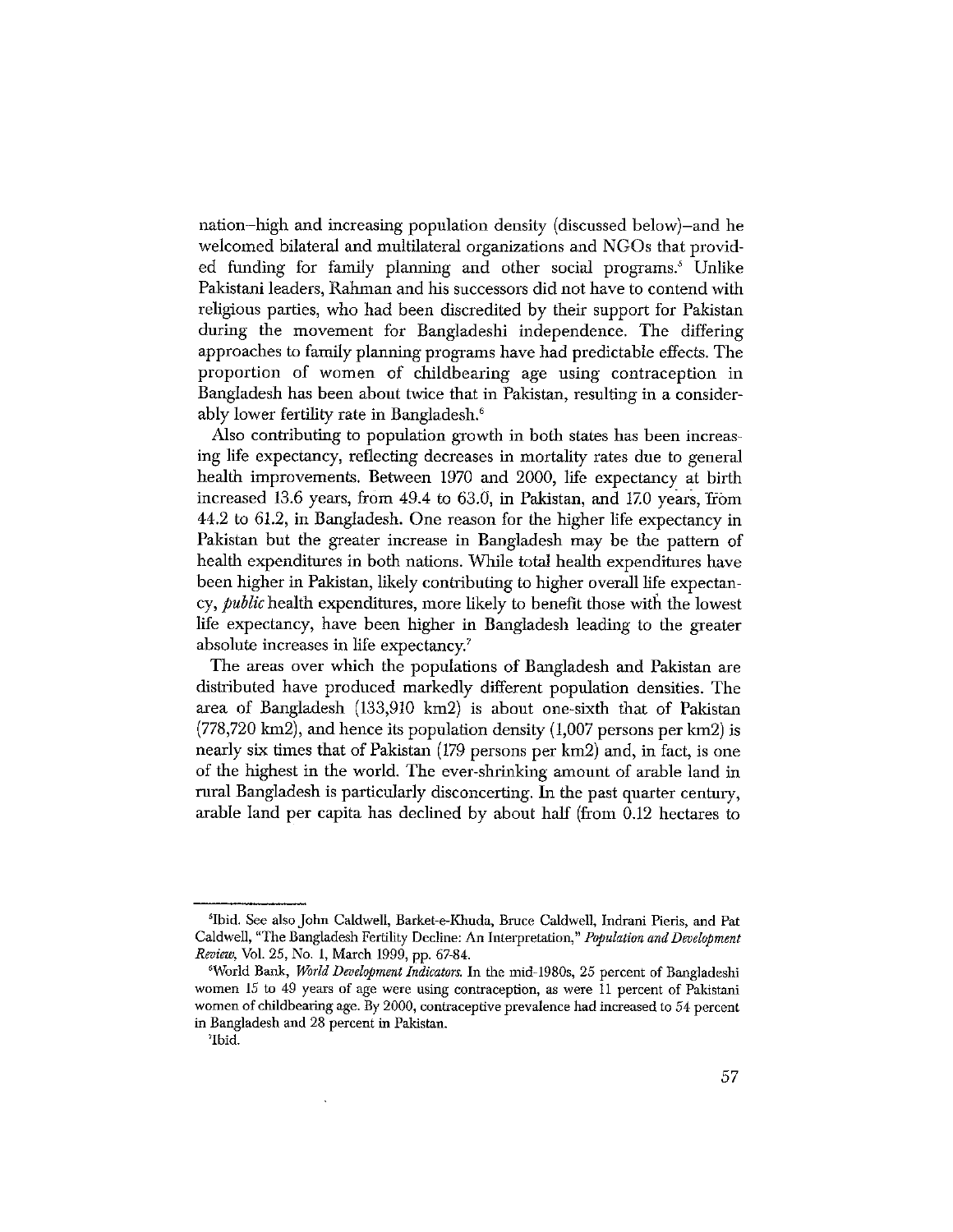0.06 hectares); it is expected to decrease by another third in the next quarter century. $8$ 

#### Urbanization

In both countries population growth has been greatest in the largest cities, resulting in rapid urbanization. Between 1970 and 2000, in Bangladesh, Dhaka grew from 1.5 million to 10.2 million, and Chittagong increased from 0.7 to 3.3 million, while in Pakistan, Karachi grew from 3.2 to 10.0 million, and Lahore increased from 2.0 to 5.5 million. During this period the population living in urban areas increased from 11 to 23 percent in Bangladesh and from 25 to 33 percent in Pakistan.<sup>9</sup>

#### **Age Structure**

Due to simultaneously decreasing fertility rates and increasing life expectancy, the percentage of the population that is young (e.g., under age 15) is decreasing in both nations, especially in Bangladesh. U.N. population statistics indicate that the population under 15 in Bangladesh has decreased from 45 percent in 1970 to 39 percent in 2000 and 37 percent in 2005, while that in Pakistan was 42 percent in 1970 and 2000 and 41 percent in 2005. (The comparable figure for Asia as a whole is 28 percent in 2005.) Hence, around the time of independence, Bangladesh had a higher percentage of its population under the age of 15 than Pakistan, but it has fallen much more than Pakistan's and been lower in recent years.

Despite the decreases in the relative proportion of the youth population, the absolute size of this population has increased substantially in both countries. The number of persons less than 15 years of age in Bangladesh increased from an estimated 30 million in 1970 to 56 million in 2005 and is projected to increase to 58 million in  $2020$ .<sup>10</sup> The Pakistani youth popu-

<sup>&</sup>lt;sup>8</sup>U.S. Central Intelligence Agency, The World Factbook, World Bank, World Development *Indicators.* For more information see Robert Engelman with Richard P. Cincotta, Bonnie Dye, Tom Gardner-Outlaw, and Jennifer Wisniewski, People in the Balance: Population and Natural Resources at the Turn of the Millennium, Washington: Population Action International, 2000.

<sup>&</sup>lt;sup>9</sup>United Nations Population Division, World Urbanization Prospects: The 2003 Revision, 2004, [accessed June 12, 2004], <http://www.un.org/esa/population/publications/  $wup2003/2003WUPHighlights.pdf$ .

<sup>&</sup>lt;sup>10</sup>United Nations Population Division, World Population Prospects: The 2002 Revision, Population Database.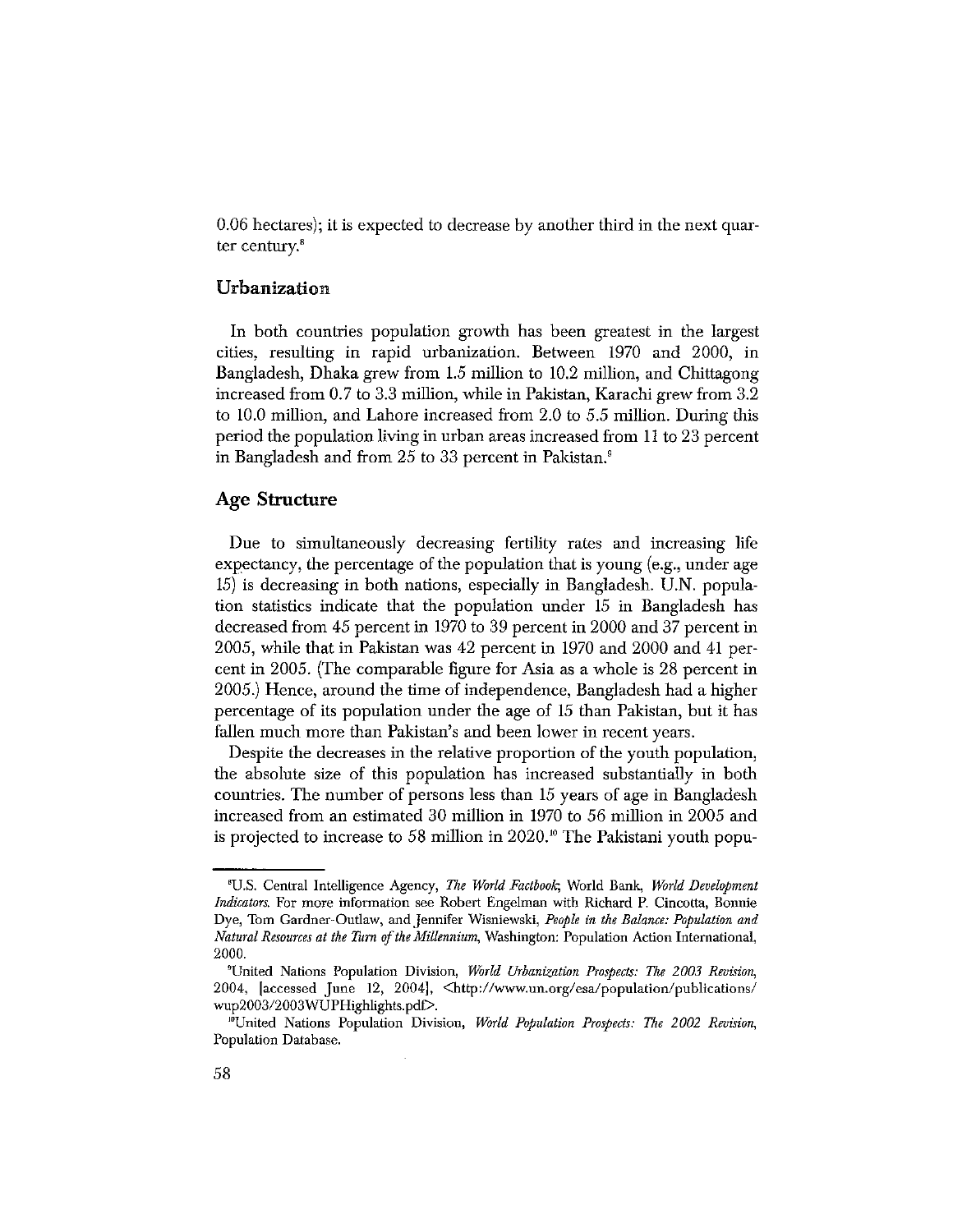lation increased from 26 million in 1970 to 63 million in 2005 and is projected to increase to 83 million in 2020.

#### Education

Perhaps in response to increases in their numbers of youths, both nations have increased public education expenditures in recent decades. In 1960, such expenditures were just over 1 percent of GDP in Pakistan and less than 0.5 percent in Bangladesh; by the late 1990s, such expenditures had reached 2.7 percent in Pakistan and 2.4 percent in Bangladesh. Nonetheless, most persons at least 15 years of age in both nations remain illiterate, though literacy rates have passed 50 percent among persons 15 to  $24.$ " Other educational statistics are less comparable but hint at greater progress in Bangladesh. Among Bangladeshi children 6 to 15 years of age, school attendance increased from 68 percent in 1993 to 74 percent in 2000, with that for girls increasing slightly more than that for boys.<sup>12</sup> Among Bangladeshis who are 25 to 29 years of age, the proportion with no education decreased from 48 to 38 percent between 1993 and 2000, while the proportion with secondary or higher education increased from 27 to 36 percent. In Pakistan, there has been little recent change in school attendance. Nearly four in ten Pakistanis at least ten years of age have completed primary or a higher level of education; this proportion has not changed in recent years and remains higher for males and for those in urban areas.<sup>13</sup>

#### International and Internal Migration

Both Bangladesh and Pakistan have had substantial refugee populations. Millions of Afghan refugees fled to Pakistan in the past quarter century, and Bangladesh has had to absorb hundreds of thousands of Rohingya Muslim refugees from Burma. Total immigrant stocks, i.e., the total number of persons in each country born elsewhere, in 2000 were estimated to be 988 thousand in Bangladesh and 4.2 million in Pakistan, compared to

<sup>&</sup>quot;World Bank, World Development Indicators.

<sup>&</sup>lt;sup>12</sup>ORC Macro, Measure DHS+ STATcompiler, 2003, [accessed June 13, 2003], 

<sup>&</sup>lt;sup>13</sup>Pakistan Federal Bureau of Statistics, Pakistan Integrated Household Survey, Karachi, July 2002, Jaccessed March 3, 2004], <http://www.statpak.gov.pk/depts/fbs/statistics/pihs2000-2001/pihs2001-02\_original2.pdf>.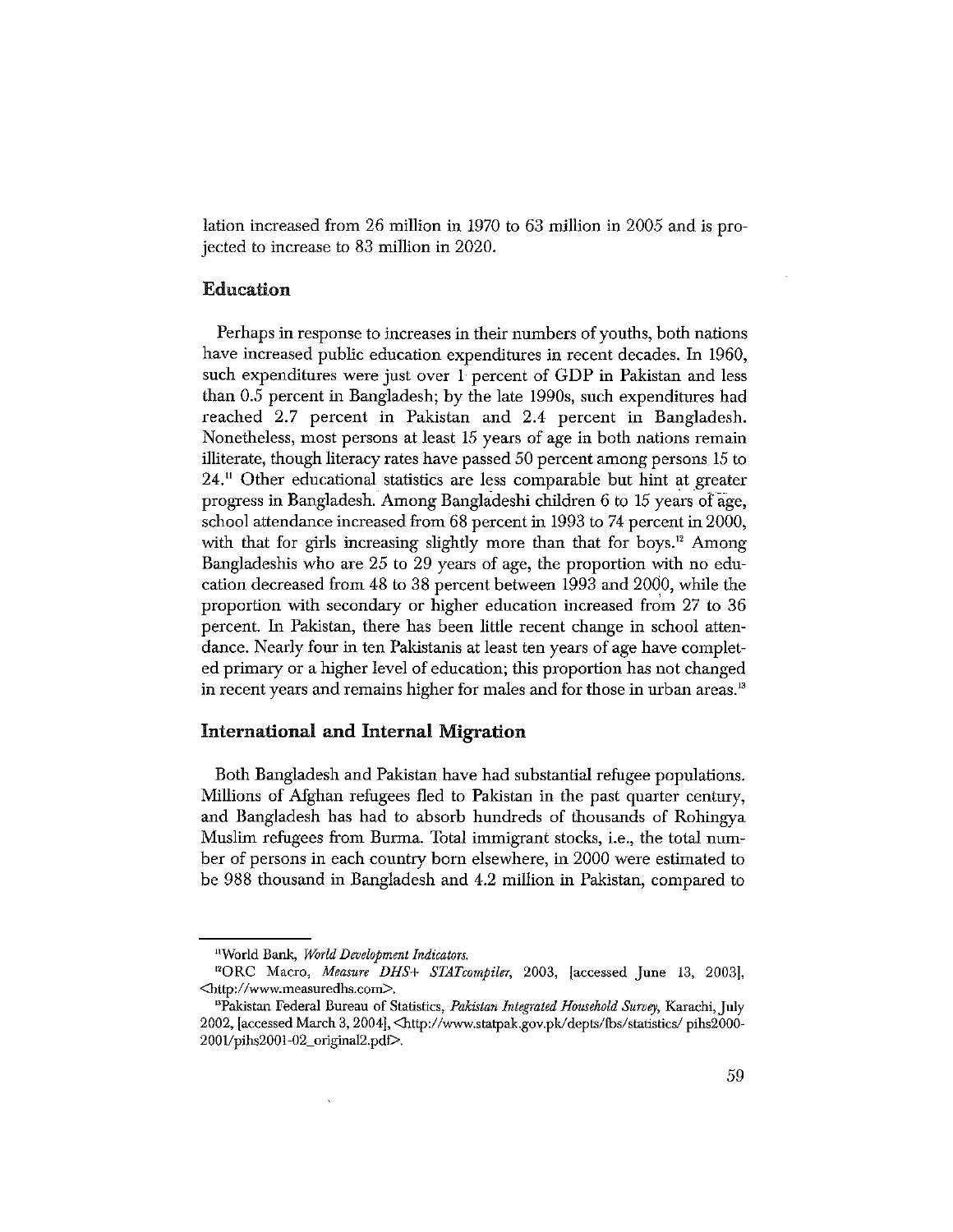882 thousand in Bangladesh and 6.6 million in Pakistan in 1990.<sup>14</sup> Refugees have constituted about half the foreign-born population in Pakistan, numbering nearly 3.3 million in 1990 and 2.0 million in 2000. In recent years the refugee population in Pakistan has fluctuated between 1.2 and 2.2 million. Estimates for 2003 indicated that Afghan refugees in Pakistan numbered about 1.1 million, with many returning to Afghanistan following the fall of the Taliban.

Nonetheless, both Bangladesh and Pakistan have net emigration; *i.e.*, in both nations, the number of persons emigrating each year exceeds the number of persons immigrating, offsetting to a very modest extent the population growth due to natural population increase. Net emigration in 2000 was estimated to be 70 thousand from Pakistan and 60 thousand from Bangladesh. The loss each nation is experiencing through net emigration is likely by 2050 to have reduced the total population in each nation by four to eight million below what would be expected if there were no emigration.<sup>15</sup>

While emigration appears to have been quantitatively greater in Pakistan, in some ways its effects on population composition have been greater on Bangladesh, with emigration helping to increase the numerical dominance of Muslims. Prior to partition in 1947, Muslims comprised just over two-thirds of the population of what is now Bangladesh, while Hindus comprised nearly one-third. Migration following partition reduced the Hindu population percentage, as did subsequent wars between Pakistan and India. By one estimate, between 1964 and 1991, Bangladesh lost 5.3 million, or one third, of its Hindus due to emigration, primarily to India.<sup>16</sup>

While not affecting the overall population of these nations, internal migration, often prompted by the lack of social and economic opportunities in rural areas, has affected distribution of the population within these nations. As noted earlier, the urban populations of Bangladesh and

<sup>&</sup>quot;United Nations High Commissioner for Refugees, "Population Statistics," annual, [accessed January 23, 2005], <http://www.unhcr.ch>; Bertil Lintner, "Diversionary Tactics: Anti-Muslim Campaign Seen as Effort to Rally Burmans," Far Eastern Economic Review, August 29, 1991; United Nations Population Division, International Migration Report 2002, 2002, [accessed March 3, 2004], <http://www.un.org/esa/population/publications/ ittmig2002/ittmigrep2002.htm $>$ .

<sup>&</sup>lt;sup>15</sup>Ibid; United Nations Population Division, International Migration Report 2002.

<sup>&</sup>lt;sup>16</sup>Bangladesh Bureau of Statistics, Bangladesh Population Census, 1991, Volume I: Analytical Report, Asia-Pacific Human Rights Network, "The Hindu Minority in Bangladesh: Legally [accessed June 20, Identified  $\rm{E}{\bf nemies},$  " January  $11, 2000,$ 2003], <http://www.hrdc.net/sahrdc/hrfeatures/HRF13.htm>.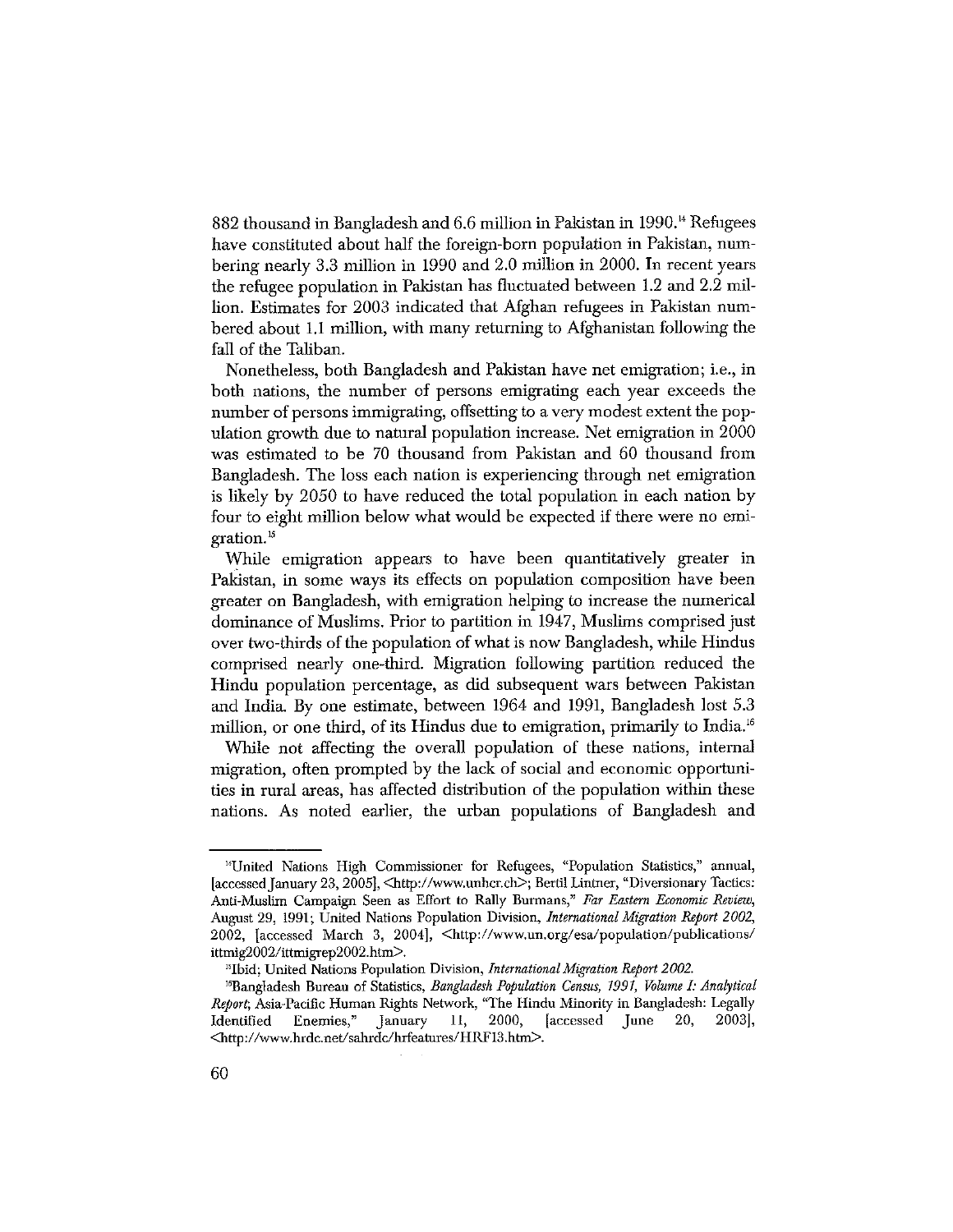Pakistan have each grown much more rapidly than the rural populations.

#### II. Effects of Demographics on Security

The demographic variables discussed above are likely to affect security in Bangladesh and Pakistan in several ways. They may affect:

- sources of national power: the ways in which states and other bodies in conflict seek to create an maintain military power.
- causes of conflict: new and evolving triggers of conflict linked to population flows and other movements.
- *the nature of conflict:* the ways in which wars and other armed conflicts are conducted as well as the means and ends of conflict.

#### Demographics and the Sources of Power

Demographics can affect the sources of power within developing states in several ways. The demands of domestic politics, such as calls for greater investment in education and other youth services because of a growing youth population, can conflict with those for military capability.

#### *Ethnic Composition in the Military*

In addition to playing its traditional roles as a shield against external threats and a guarantor of internal stability, the military in many large multiethnic developing states is also called upon to serve as a vehicle for increasing social cohesion and promoting patriotism.

For Pakistan, the military has been a major player in ethnic and national politics and has attempted to promote social cohesion, but with only mixed results. The Pakistani military's longstanding reliance on Punjabis and Pashtuns for its manpower, largely to the exclusion of other groups, has not helped to forge a national identity amongst the nation's various ethnic groups and has thus weakened Pakistan's overall national power.

In recent years, Punjabis have comprised 65 percent of officers and 70 percent of other ranks, but only 56 percent of the total population. Pashtuns are even more highly overrepresented, comprising 25 percent of the Pakistani military but only 8 percent of the total population. This imbalance leaves the Sindhi and Baloch ethnic groups greatly underrepresented, particularly in the officer corps. The dominance of Punjabis and Pashtuns in the military originated with their classification by the British as martial races during the imperial era. The destructive legacy of this system

لمحادث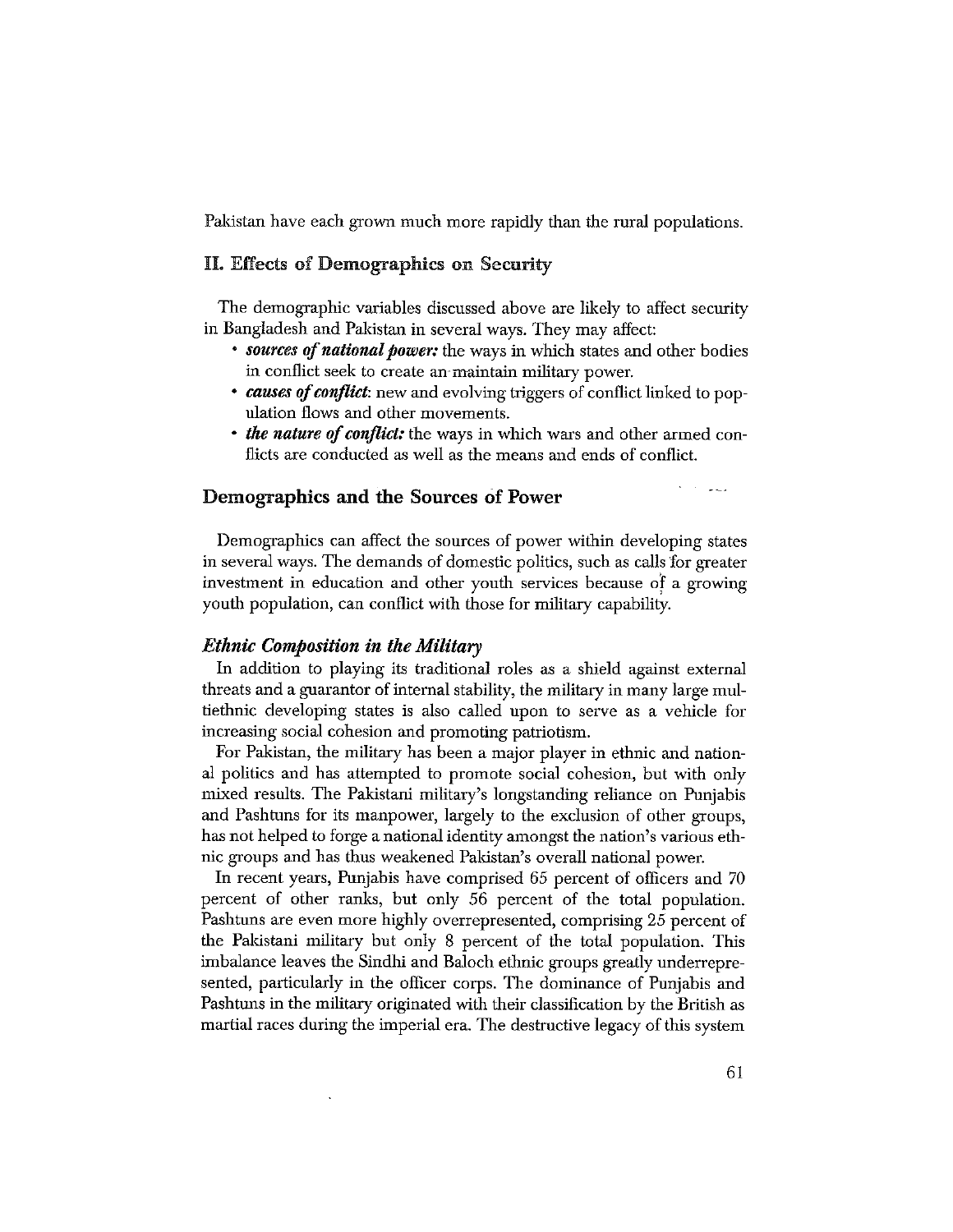became evident during the 1971 secession of East Pakistan, when the poorly trained and equipped Bengali government troops (in comparison to their Pashtun and Punjabi comrades) garrisoning the East had to bear the brunt of the insurrection and were unable to subdue the local Bengali rebels.<sup>17</sup>

Popular perceptions of the Pakistani military as a Punjabi-Pashtun fraternity are very damaging to the country's social cohesion and help promote ethnic and tribal strife at a time when Islamabad already faces sectarian Sunni-Shia cleavages and a political challenge from radical Islamists. Given the enormous political power of the Army, reformers have called for new recruiting policies that promote diversity.<sup>18</sup> Indeed, in recent years, the military has been recruiting among a broader range of socioeconomic backgrounds and ethnicities, but it remains to be seen if the policy shift will result in major changes in the military's ethnic composition.

Bangladesh does not face any similar problems since the military's ethnic composition (overwhelmingly Bengali) mirrors that of society as a whole.

#### **Youth Bulges and Education**

As noted above, both states have large "youth bulges" that have strained their educational systems. To ensure productive employment of these youth, a good educational system is essential. High levels of human capital would be critical sources of national power for both Pakistan and Bangladesh. Effective human capital would also undercut the forces of political Islam in both states. Unfortunately, in the case of Pakistan, militant educational networks have been reducing human capital levels and national power potential, thus feeding the instability upon which political Islam thrives. Pakistan's response to the growing youth population's educational needs has been the development of madrassahs, or religious schools. (While the word "madrassah" merely means "school," the term is

<sup>&</sup>quot;See Stephen P. Cohen, The Pakistan Army, Berkeley, (Calif.: University of California Press, 1984); Veena Kukreja, Contemporary Pakistan: Political Processes, Conflicts and Crises, (New Delhi: Sage Publications, 2003); Hasan Askari Rizvi, Military, State and Society in Pakistan, (London: Milton Press, 2000); and Brian Cloughley, A History of the Pakistan Army: Wars and Insurrections, (Oxford: Oxford University Press, 2000). See also Owen Bennett Jones, Pakistan: Eye of the Storm, (New Haven, Conn.: Yale University Press, 2002); Richard G. Fox, Lions of the Punjab: Culture in the Making, (Berkeley, Calif.: University of California Press, 1990); Roger Beaumont, Sword of the Raj: The British Army in India, (Indianapolis: Bobbs-Merrill, 1977); George Stocking Jr., Race, Culture and Evolution, (New York: Free Press, 1968); and Edward Said, Orientalism, (New York: Pantheon, 1978).

<sup>&</sup>quot;Mushahid Hussain, "Reforming the Armed Forces," The Nation, circa June/July 2001.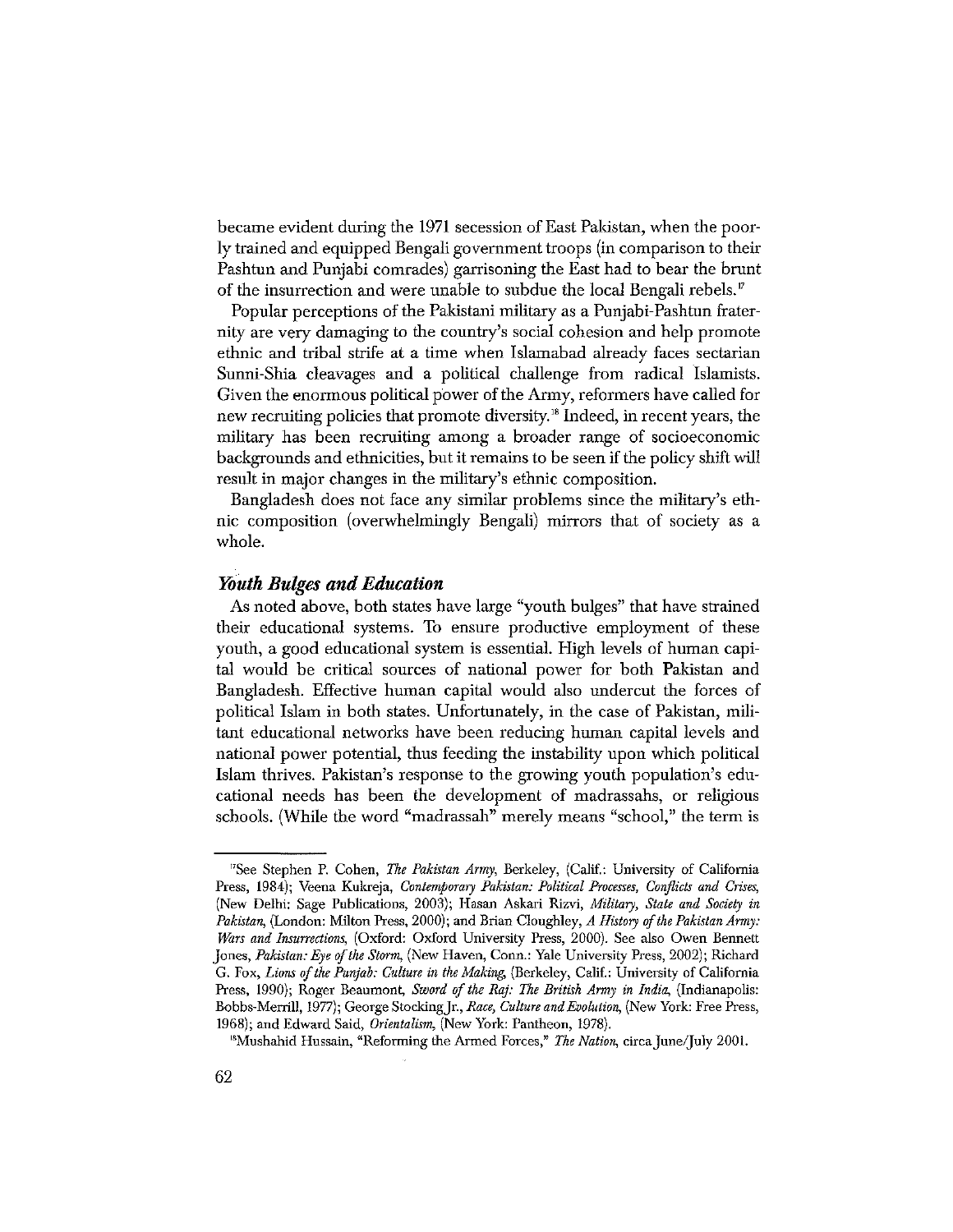often used by security analysts to refer to "religious schools.") Some madrassahs became sources of young recruits for the mujahadeen in the 1980s when Islamic guerrillas battled the Soviet occupation of Afghanistan. Many of these same madrassahs continue to support armed militant groups in Indian-administered Kashmir and Afghanistan.

One official estimates there are about 10,000 madrassahs in Pakistan, containing as many as 1.7 million students. Quite apart from the question of whether madrassahs impart militant doctrine and propaganda is the generally low-quality education they provide. Madrassahs tend to focus on religious subjects and rote memorization rather than the analytical skills needed for students to be productive in a modern economy.<sup>19</sup>

Although the radical madrassah problem has historically been a minor one in Bangladesh due to that nation's historically tolerant form of Islam, some analysts are now observing an increase in the number of radical madrassahs in that country and are warning that this trend raises the specter of Islamist militancy developing roots in Bangladesh.<sup>20</sup>

#### Demographics and the Causes of Conflict

Demographic changes can cause conflict by increasing tensions between states in a region or by altering the domestic politics of a state so that it becomes a security problem for its neighbors, or a host to ethnic, communal or class-based violence. Demographic variables that can increase tensions between nations include flows of migrants and refugees, conflicts over resources in areas facing population pressures and differential sizes

<sup>&</sup>lt;sup>19</sup>For more on origins and growth of madrassahs in Pakistan, see, inter alia, International Crisis Group, "Pakistan: Madrasas, Extremism and the Military," ICG Asia Report No. 36, Islamabad, July 2002, [accessed March 4, 2004], <http://www.crisisweb.org//library/documents/report\_archive/A400717\_29072002.pdf>; P.W. Singer, "Pakistan's Madrassahs: Ensuring a System of Education not Jihad," Brookings Institution Analysis Paper #14, November 2001, [accessed March 4, 2004], <http://www.brook.edu/views/papers/singer/  $20020103$ , pdf>; For a recent and more empirically robust analyses of madrassah enrollment, see Tahir Andrabi et al., "Religious School Enrollment in Pakistan: A Look at the Data," March 2005, KSG Working Paper No. RWP05-024; World Bank Policy Research Working Paper No. 3521, [last accessed July 29, 2005], <a>
Ittp://econ.worldbank.org/external/default/main?pagePK=64165259&piPK=64165421&menuPK=64166093&theSitePK= 469372&entityID=000112742\_20050228152509>.

<sup>&</sup>lt;sup>20</sup>Bertil Lintner, "Bangladesh Extremist Islamist Consolidation," Faultlines, Vol. 14, July 2003; Bertil Lintner, "Bangladesh: A Cocoon of Terror," Far Eastern Economic Review, April 4, 2002; Eliza Griswold, "The Next Islamist Revolution," New York Times Magazine, January 23, 2005.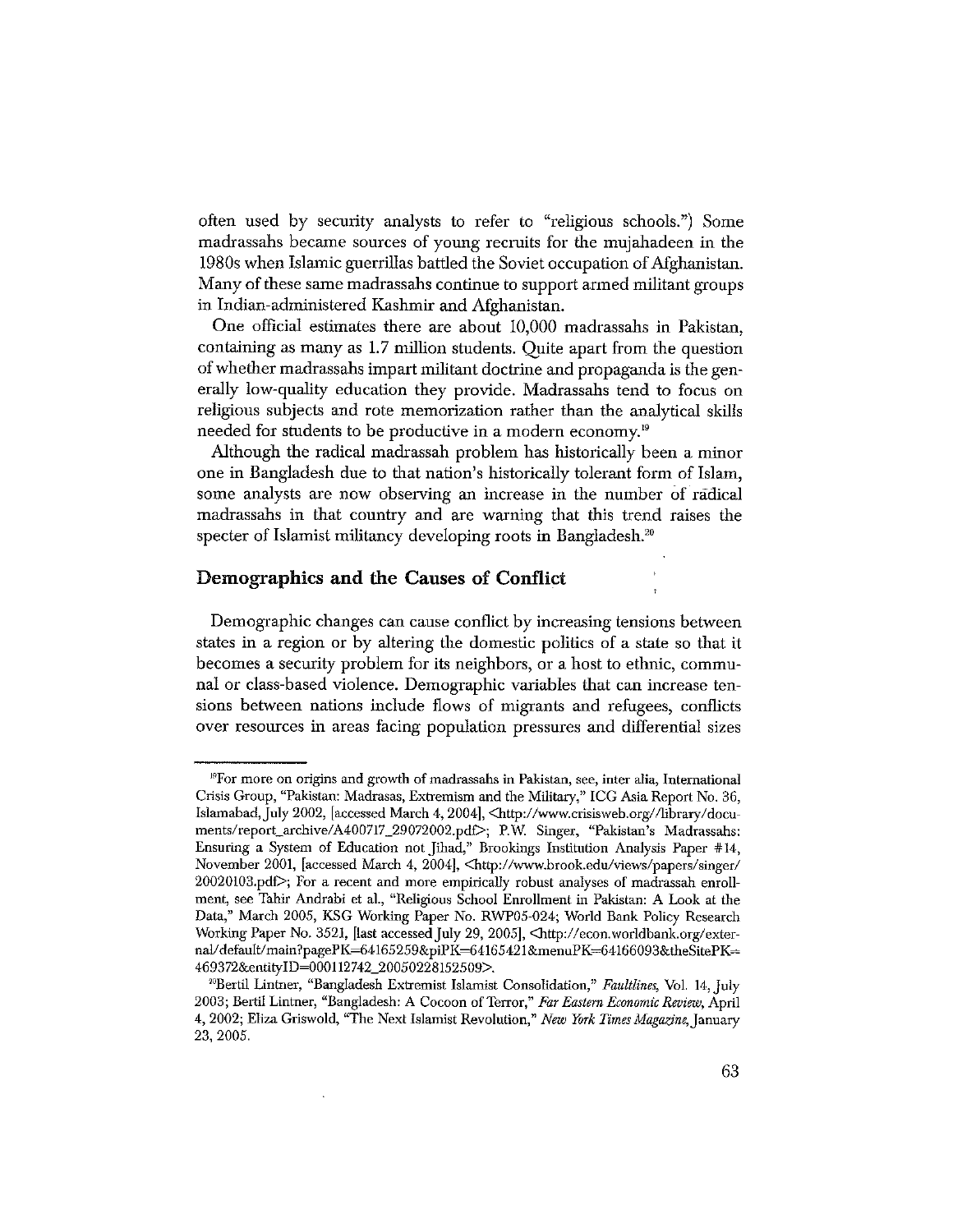and growth rates of population subgroups.

#### **Migrant and Refugee Flows**

The effects of migration on regional security vary by whether migration is voluntary (generally linked to economic motives) or involuntary (generally linked to refugee movements). Involuntary flows tend to have greater effects on security. Some involuntary flows are uncontrolled; they are not the result of any deliberate government decision but result from land overuse, environmental degradation, resource scarcity, famine or communal violence. Refugees and, on occasion, voluntary migrants can pose security problems for the home or host country. The home state faces the risk that the migrating population will seek to mount from abroad political or military actions aimed at weakening or overthrowing the government. The host state must contend with the burden such populations place on infrastructure and natural resources as well as the possibility such populations might launch separatist or other political movements of cultural identity.

As noted earlier, Pakistan has had a large, fluctuating refugee population, primarily Afghans. This refugee population has posed security problems for Pakistan since the onset of the Russian invasion of Afghanistan, which forced many to seek refuge in Pakistan. As we discuss later in this essay, urban areas of Sindh and rural areas of Punjab may also prove to be sites of future conflict between native residents and foreign arrivals. About one in four recent migrants to these areas was born in foreign lands.<sup>21</sup>

In Bangladesh, migration has affected both internal security and that with neighboring states. In the southeast, internal security has been threatened through encroachments on land of the small minority of indigenous Buddhists, particularly the Jumma concentrated in forested land in Chittagong in southeastern Bangladesh.<sup>22</sup> Geographical isolation has afforded the Jumma the opportunity to preserve their traditions and culture. In exorable population pressures, however, have broken down the relative isolation of the Jumma and led to tensions between them and small farmers and peasants who have moved into these areas after being dispos-

<sup>&</sup>lt;sup>21</sup>Pakistan Population Census Organization, 1998 census statistics on "Migrant Population" by Place of Birth," [accessed December 3, 2003], <http://www.statpak.gov.pk/depts/pco/ statistics/other\_tables/migrant.pdf>. Data on specific place of birth for migrants not available.

<sup>&</sup>lt;sup>22</sup>While no exact count of Jumma is available, there were 575 thousand Buddhists in Chittagong, of a total of 623 thousand nationwide, in 1991, the latest census year for which religious information is currently available. See Bangladesh Bureau of Statistics, Bangladesh Population Census, 1991, Volume I: Analytical Report.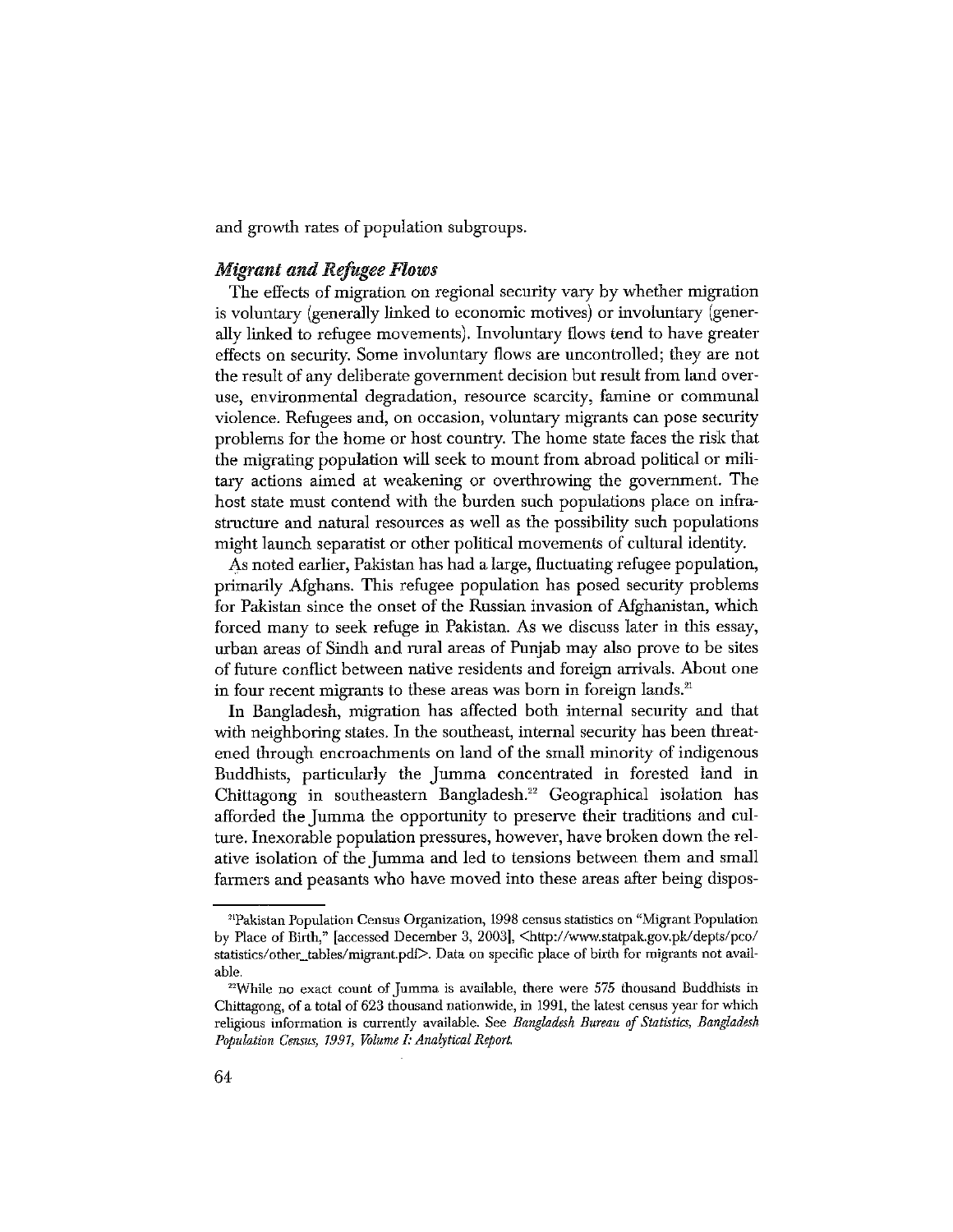sessed elsewhere. In response to land seizure and clearing, the Jumma have formed crude militias and attacked Bengali settlers. The military has intervened to protect the settlers, committing a variety of human rights abuses against the indigenous people in the process. A 1997 peace agreement has kept the violence under control, but its roots have not been eradicated. Increasing population density and accompanying land shortages remain a chronic problem and will provide continuing temptation for Bengali settlers to seize indigenous lands.

Increasing population density is also leading to migration from Bangladesh to India. The Indian provinces to the northeast of Bangladesh have a population density about one-eighth that of Bangladesh.<sup>23</sup> These relatively open lands have attracted hundreds of thousands of Bangladeshi migrants. This uncontrolled migration poses three security threats. First, organized crime groups exploit the border area to smuggle weapons, harcotics and other contraband. Second, the influx of Bengali Muslims has caused a backlash among the Hindus and Christians of the Indian provinces. A number of militias have been formed to harass and eject Bengalis settled in these areas. Some of these factions are seeking not only to evict the migrants but also to assert local autonomy at the expense of Delhi. Third, reportedly the pervasive lawlessness has drawn international Islamist terrorists into the area, a claim that Dhaka denies. If this destabilization continues, Delhi may pressure, or threaten, Dhaka to slow the flow of migrants.

Finally, migration to Bangladesh has created tensions between Bangladesh and Burma. Over the past decade, the Burmese military has mounted several campaigns to drive the Rohingyas, a Muslim community of around a half million persons with deep roots in Arakan in western Burma, into Bangladesh. This has led to the creation of large refugee camps filled with Rohingyas in Bangladesh.<sup>24</sup>

#### **Competition for Renewable Resources**

In addition to the pressures and resulting conflict that it places on land, population growth is also increasing the competition for renewable sources

<sup>&</sup>lt;sup>28</sup>Christopher Jasparro, "Transnational Pressures Destabilize India's Northeast," *Jane's* Intelligence Review, December 2002.

<sup>&</sup>lt;sup>24</sup>See Lintner, "Diversionary Tactics: Anti-Muslim Campaign Seen as Effort to Rally Burmans." The United Nations High Commissioner for Refugees (UNHCR) estimates there were 20 thousand refugees from Burma in Bangladesh in 2003. See UNHCR, "Population Statistics."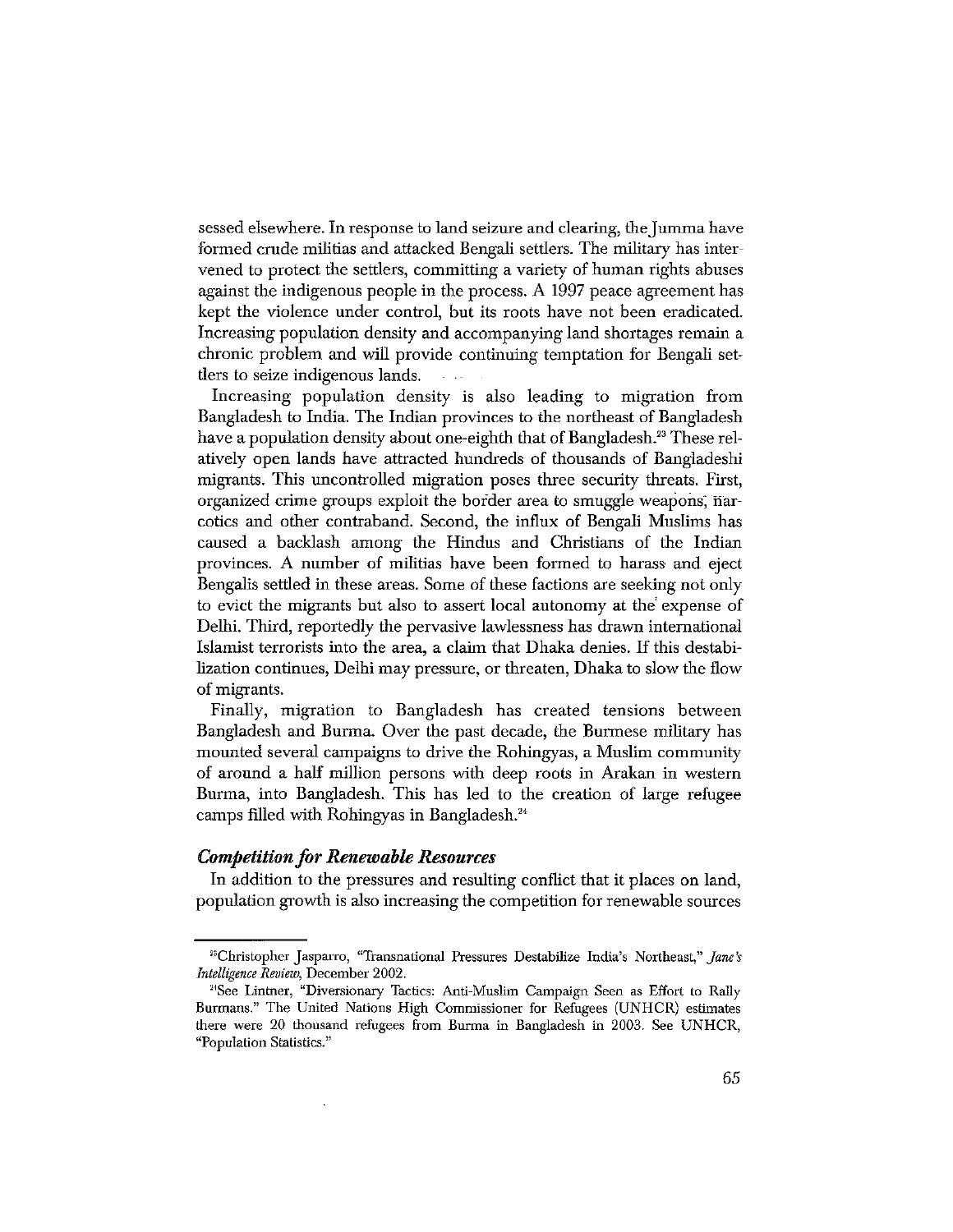such as water. Pakistan's disputes with India over the use of water from the Indus River system with its headwaters in Kashmir, exemplify how demographic pressures on renewable resources exacerbate the extant conflict in Kashmir and contribute to new dimensions of this enduring dispute. Like the rest of South Asia, Pakistan and India have dwindling water supplies. Moreover, depletion of groundwater aquifers is posing grave threats to agriculture in both countries. In many areas, water tables are falling 2 to 3 meters per year because of the creation of about one million irrigation wells each year. By one estimate, renewable water per capita decreased by half in Pakistan between 1975 and 2000, and will decrease to levels just above "water scarcity" (defined by having less than 1,000 per capita cubic meters of internal renewable water) by  $2025.^{25}$  Per capita availability of renewable water in India is currently similar to that in Pakistan, but projected slower population growth there means per capita water availability will not decrease as rapidly in coming years.<sup>26</sup>

About 40 percent of all Pakistani water originates from outside of Pakistan. The five major rivers constituting the Indus River system all originate or pass through India before reaching Pakistan, British colonial administrators built a series of canals within this river system that resulted in the largest canal-irrigated region in the world. Most of this region was in Pakistan, prompting India to expand the canal system after partition. By the mid-1950s, the newer canals were affecting the supply of Indus water to Pakistan, which in turn demanded its downstream riparian rights be respected. Following intervention of the United States and the World Bank, the Indus Water Treaty of 1960 stipulated that water of the three eastern rivers of the system (the Beas, Ravi and Sutlej) could be diverted for Indian use, while waters from the other rivers (the Chenab, the Indus and the Indus headwaters) were to be for Pakistani use.

The Indus treaty has been one of the few areas of cooperation between India and Pakistan, even in the midst of other conflicts between them. The success of the treaty has been due in large part to the fact that it has required little or no interaction between the adversarial states. In recent

<sup>&</sup>lt;sup>25</sup>See Food and Agricultural Organization of the United Nations, "Managing Water Scarcity for Water Security," [accessed September 8, 2004], available at

<sup>&</sup>lt;http://www.fao.org/ag/agl/aglw/webpub/scarcity.htm>.

<sup>&</sup>lt;sup>26</sup>International Water Management Institute, "Groundwater Depletion: The Hidden Threat to Food Security," [accessed March 5, 2004], <http://www.iwmi.cgiar.org/ Press/brief2.htm>. See also Engelman et al., People in the Balance. Asian Development Bank, Water for All: The Water Policy of the Asian Development Bank, Manila, 2001, [accessed March 5, 2004], available at <http://www.adb.org/Documents/Policies/Water/>.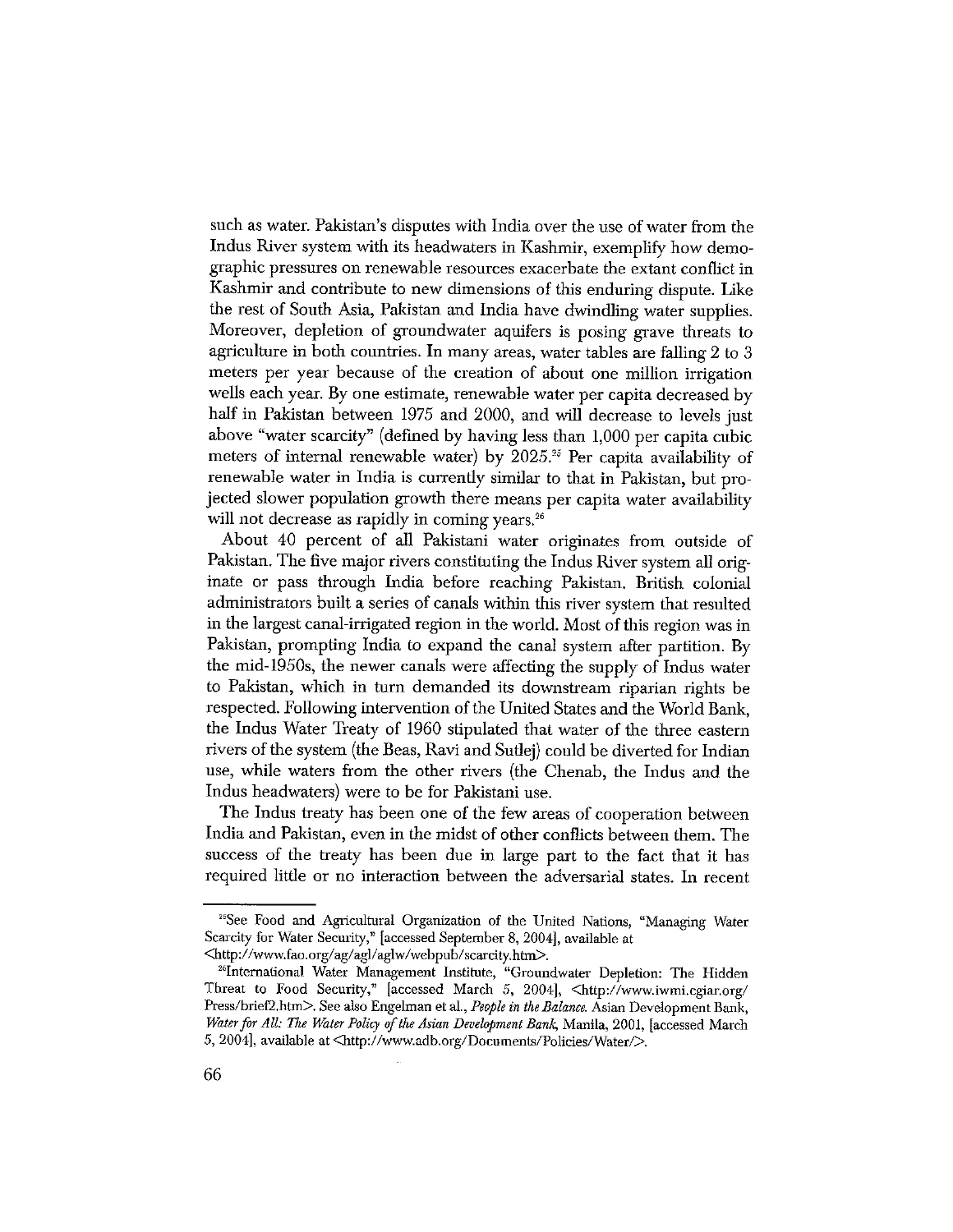years, however, use of Indus water has again become a source of contention, and the treaty provides no viable means to address these nascent concerns. While an increasing Pakistani population seeks more water, India seeks to address its energy shortage through hydroelectricity generation. Political leaders in Indian Kashmir have been particularly provocative in pressing the central government to significantly alter the treaty, if not abandon it altogether, in order to divert more water for hydroelectricity. $27$ 

In May 2002, at the tensest moment in the Indian military buildup along the Pakistani border, India openly raised the possibility of revoking the Indus Water Treaty, as part of a strategy of coercive diplomacy with Pakistan. For its part, Pakistan contends India effectively suspended the treaty when the Indian Commissioner for the treaty severed all contacts with his Pakistani counterpart and cancelled a December 2001 visit by Pakistani engineers to investigate the possible effects of a proposed Indian power plant on Pakistani water.

While the 2002 conflict subsided, water issues have not. In January 2004, after several rounds of bilateral talks failed, Islamabad requested World Bank intervention to address Pakistan's allegation that India violated the Indus Water Treaty by building the Baglihar Dam. This move underscores Pakistan's fears that India seeks to deprive Pakistan of its much-needed water resources. More concerning is the fact that many within Pakistan view such prospects of water deprivation as casus belli.<sup>28</sup> These developments all suggest that Kashmir's water might exacerbate this core area of conflict between India and Pakistan

Demographic variables can affect policies and relations among peoples within states, as evinced by the ongoing violence against Bangladesh's shrinking Hindu minority. Relations between the Muslim majority and Hindu minority in Bangladesh are stressed, and demographic trends in the country are serving to increase this tension. As noted earlier, the Hindu proportion of the population in Bangladesh has shrunk considerably in recent decades, in large part because of Hindu emigration. The small and decreasing Hindu proportion of the Bangladeshi population is increasing-

<sup>&</sup>lt;sup>27</sup>Author interviews with leadership in Kashmir in September and October 2002.

<sup>&</sup>lt;sup>28</sup>See "Baglihar Dam Talks Break Down," The News, January 7, 2005; Huma Aamir Malik, "Dam Dispute Goes to World Bank," January 19, 2005, [accessed February 3, 2005], <http://www.aljazeerah.info/News%20archives/2005%20News%20archives/January/19n/ Dam%20Dispute%20Goes%20to%20World%20Bank.htm>; "India should heed the Indus Water Treaty," The Daily Times, November 21, 2003.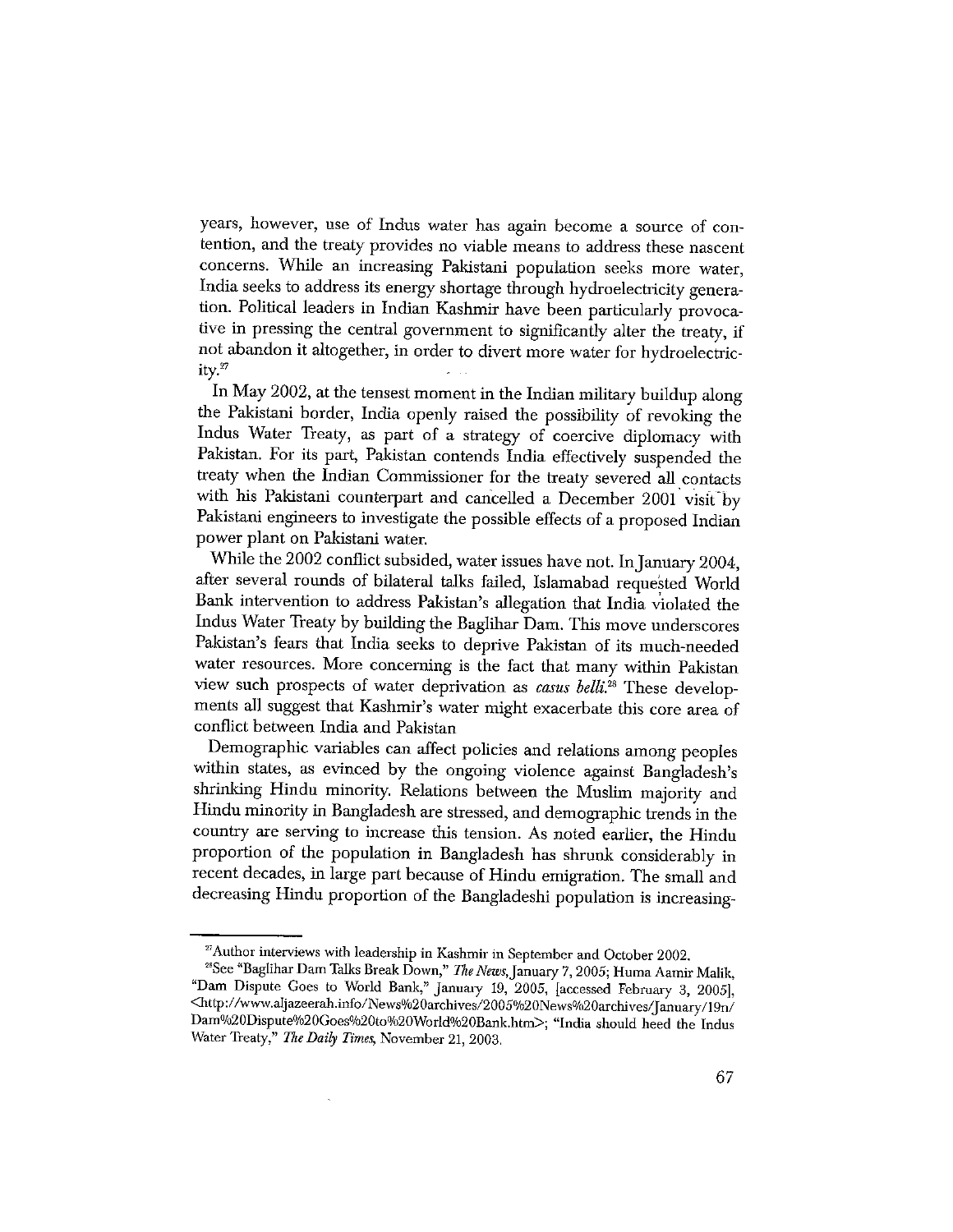ly vulnerable to attack by radical Islamic fundamentalists and resentful small farmers and peasants. Because there are no other significant religious minorities in Bangladesh–Christians, Buddhists, and those of still other religions comprise only about one percent of the population–Hindus have no opportunity to form a countervailing coalition for diversity.

#### Youth Bulges and Economic and Social Infrastructure

As noted above, both Pakistan and Bangladesh have large "youth bulges," which continue to exert pressure on their economic and social infrastructure. Some analysts of Pakistan fear that such large cohorts of youths unable to find work may turn to radical political alternatives causing domestic unrest. Jobs in the Pakistani economy have not increased as fast as the population. Moreover, Pakistan's public education system has been long neglected, with religious schools filling the void left by the state's abdication of responsibility. Not only do these schools fail to impart the requisite training to enable these youths to become productive contributors to society, some of these madrassahs propagate militant ideologies and facilitate the recruitment of youth by militant groups. Terrorist attacks in India by groups based in Pakistan remain the single-most likely spark to ignite hostilities between Pakistan and India. Concerns about Pakistan's youth bulge are further exacerbated by the fact that no functioning democracy or system of accountability is likely to develop in the near future. Rather, the Army will likely continue to run the state and can be expected to continue cultivating the use of militants for prosecuting its foreign policy towards India.

It is possible that Bangladesh, with its comparatively more democratic politics and slightly smaller youth bulge, may be in a better position to handle its demographic pressures than Pakistan. Even during the first military dictatorship in Bangladesh, Zia ur-Rahman sought to stitch together various interest groups into a single coherent political movement. Nevertheless, there are also limits to democratic efficacy in Bangladesh.

#### Demographics and the Nature of Conflict

Demographic trends also affect the nature and conduct of conflict by influencing the environment (e.g., by creating new areas of conflict, such as urban areas) or instruments of conflict (e.g., diasporas that may seek to advance the interests of their home states or other powers).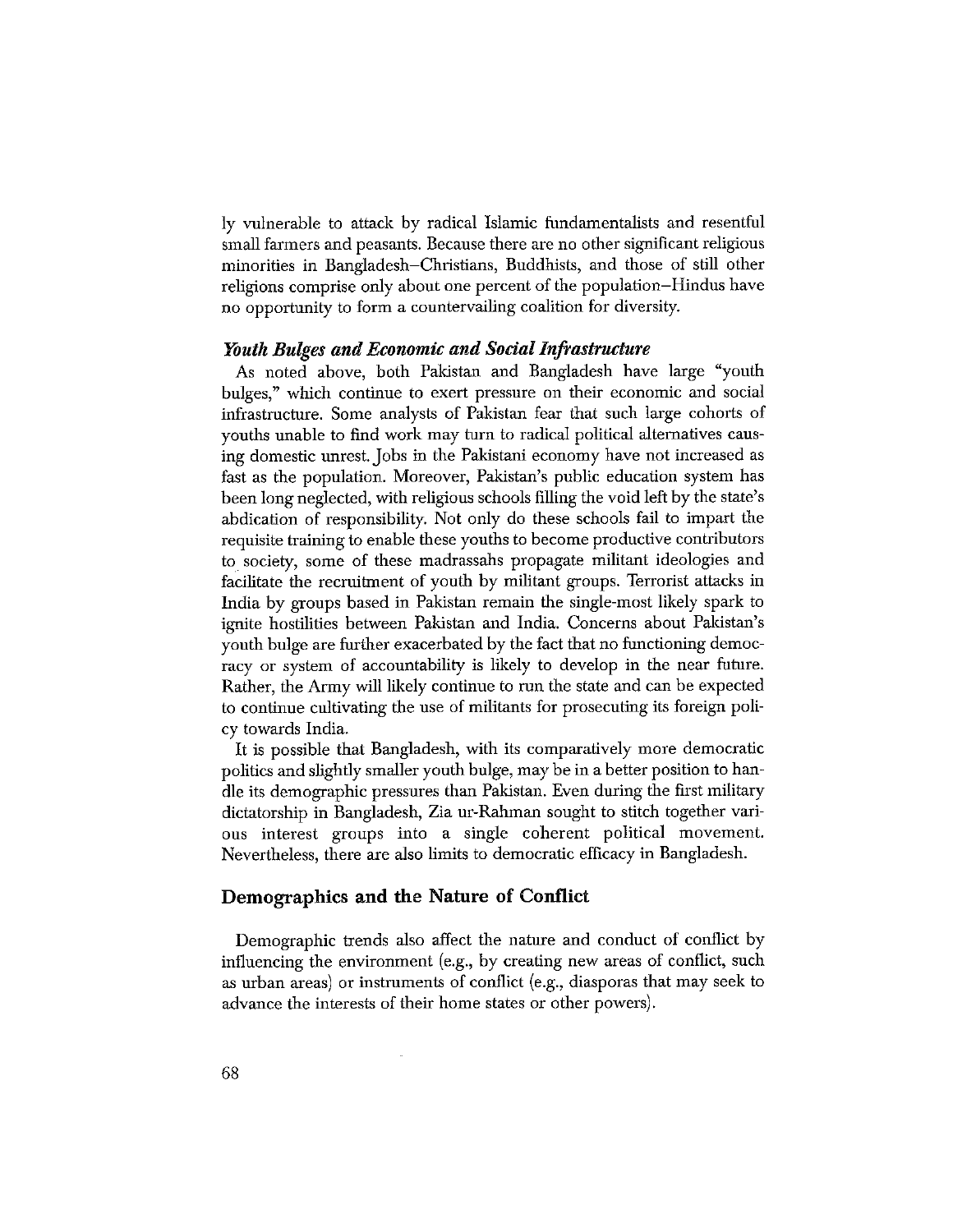#### The Increasingly Urban Nature of Conflict

As noted, Bangladesh and Pakistan, like the rest of the world, are becoming more urban, making their cities more important economic, political and social settings. As a result, more conflict in the region will likely occur in urban areas. This is particularly true for insurgencies against existing governments; empirical research has shown that insurgencies combining both urban and rural operations are more likely to succeed than those based solely in rural areas.<sup>29</sup> The slums that surround many large cities in South Asia, which are home for many recent migrants, may prove to be fertile recruiting grounds for radical and revolutionary groups battling existing regimes. Urbanization has been specifically linked to the rise of various forms of civil strife in Pakistan such as sectarian violence and the breakdown of law and order in cities such as Karachi.<sup>30</sup>

The increasingly urban nature of future conflict will not necessarily be due to any higher propensity toward violence among city dwellers. Indeed, there is little conclusive evidence suggesting that urbanization per se spurs political or civil violence.<sup>31</sup> Instead, the physical character of urban areas and the strategic opportunities they present will lead insurgent groups to base more of their military operations there. The appeal of urban areas for extremists seeking cover or camouflage for their activities or whereabouts was demonstrated in part by the decisions of Al Qaeda cadres to hide in Pakistani cities, including Khalid Sheikh Mohammad before he was captured in Rawalpindi and Abu Zubaydah before he was captured in Faisalbad.

More generally, Pakistani urbanization, by fundamentally altering traditional patterns of authority, has transformed sectarian relations, helping generate current waves of sectarian violence. A Sunni middle class has emerged from within Pakistan's urban centers with only tenuous ties to the rural economy. As the new Sunni bourgeoisie grew, it sought influence commensurate with its growing prominence. This in turn brought it into conflict with landed elites, which in many areas of Punjab were Shi'a land-

<sup>&</sup>lt;sup>29</sup>Jennifer Morrison Taw and Bruce Hoffman, The Urbanization of Insurgency: The Potential Challenge to U.S. Army Operations, (Santa Monica, Calif.: RAND MR-398, 1994).

<sup>&</sup>lt;sup>30</sup>Muhammad Qasim Zaman, "Sectarianism in Pakistan: The Radicalization of Shi'a and Sunni Identities," Modern Asian Studies, Vol. 32, No. 3, (1998), pp. 689-716; C. Christine Fair, Urban Battle Fields of South Asia: Lessons Learned from Sri Lanka, India, and Pakistan (Santa Monica: RAND, 2004).

<sup>&</sup>lt;sup>31</sup>For analysis of the links between urban growth and different forms of violence, see Thomas F. Homer-Dixon, Environment, Scarcity, and Violence, (Princeton, N.J.: Princeton University Press, 1999).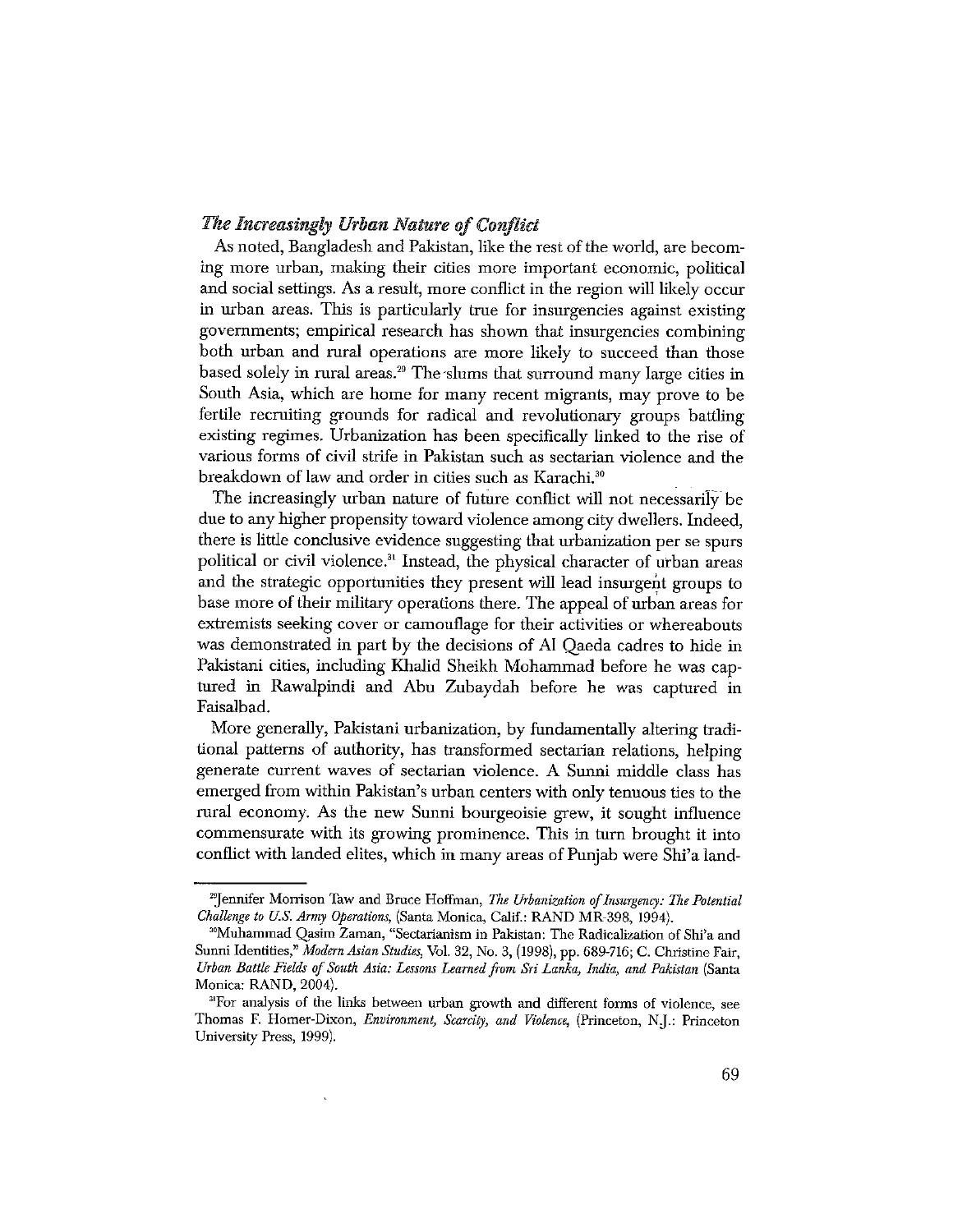lords. Aspiring Sunni politicians highlighted this religious divide as they competed with Shi'a landlords for the allegiance of Sunni peasants. Reinforcing this division was the establishment of numerous militant seminaries that have transformed many urban settlements into sectarian battlegrounds. $32$ 

#### **Population Distribution and Strategic Depth**

The geographic distribution of a country's population may also shape future conflict. For example, the concentration of Pakistani agriculture, industry and urban centers near the Indian border limits the strategic depth of Pakistan. Conceivably, capture of even a limited Pakistani area near the border could help India obtain large concessions on Kashmir or water rights. This and other strategic considerations of "state integrity" have persuaded Pakistani leaders to accelerate their nuclear arms programs. Under the umbrella of its nuclear assets, Pakistan has become more aggressive in the proxy war that it has waged in Kashmir. India, in turn, has sought to develop a strategic space wherein it can punish Pakistan for its prosecution of the conflict in Kashmir. This has resulted in India's efforts to promulgate a doctrine of a limited-aims war.<sup>33</sup> These developments prompt U.S. fears that an Indo-Pakistan conflict, once started, will not remain limited but escalate to the nuclear threshold.

#### **Renewable Resources**

Demographic patterns and shifts are increasing the importance of two nontraditional instruments of conflict: renewable resources and ethnic diasporas. Political scientists have long recognized that access to nonrenewable resources (e.g., petroleum) can lead to conflict between states, and that limiting access to these can serve as a means of coercion by one state against another. Recent analyses have also recognized renewable resources such as water can be used for instruments of coercion. Similarly, just as

<sup>&</sup>lt;sup>32</sup>Vali Nasr, "International Politics, Domestic Imperatives, and Identity Mobilization," Comparative Politics, Vol. 30, No. 2, January 2000, pp. 171-190; Muhammad Qasim Zaman, "Sectarianism in Pakistan: The Radicalization of Shi'i and Sunni Identities," Modern Asian Studies, Vol. 32, No. 3, Spring 2002, pp. 53-73.

<sup>&</sup>lt;sup>33</sup>See, inter alia, Jasjit Singh, "Dynamics of Limited War," Strategic Analysis, Vol. 24, No. 7, October 2000, pp. 1205-1220; Rajiv Chandresekaran, "For India, Deterrence May Not Prevent War," Washington Post, January 17, 2002; Praful Bidwai, "Limited War, Unlimited Folly," The News (Pakistan), May 23, 2002; V. R. Raghavan, "Limited War and Nuclear Escalation in South Asia," The Nonproliferation Review, Vol. 8, No. 3, Fall-Winter 2001, pp. 82-98.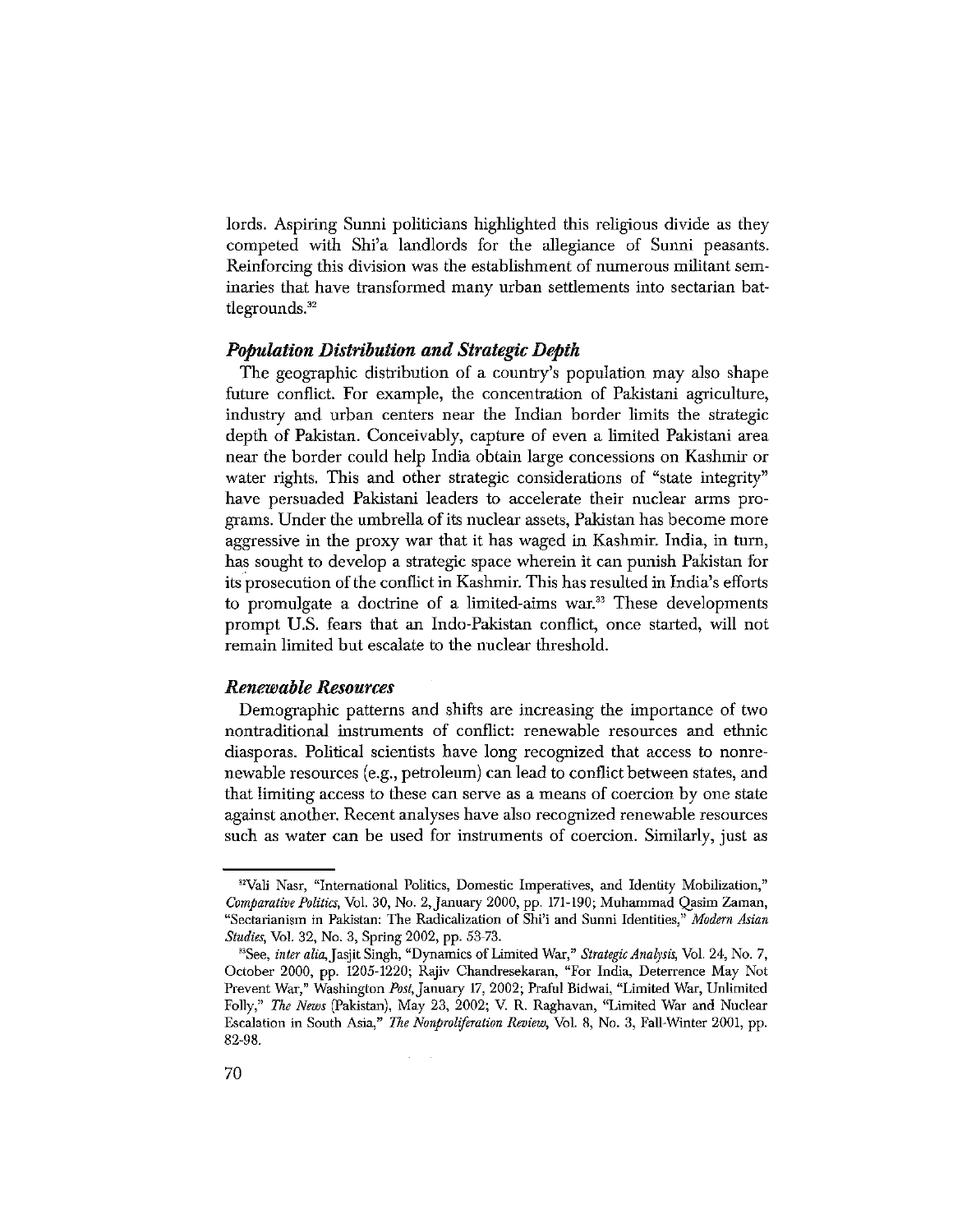renewable sources can exacerbate conflict between South Asian states, as we discussed above, so could effective control of these resources provide an instrument for advancing a state's interests in conflict. For instance, in any war with Pakistan, India could strike at Pakistani irrigation facilities with tactical aircraft, artillery and missiles; seek to divert the flow of certain rivers in the Indus water system away from Pakistan, or simply reduce fresh water flow into Pakistan.

#### **Diasporas**

Ethnic diasporas have long existed, but recent advances in transportation and communications have increased their size, visibility and impact.<sup>34</sup> More rapid and widespread long-range transportation has permitted larger migratory flows, increasing the size of diasporas abroad. By their very nature, diasporas tend to forge extensive transnational networks that are useful for moving funds, humans, weapons and war materiel, and other licit and illicit goods. These networks may be used for well-intentioned purposes such as human development and charity work in the homeland but may also be deployed in the service of terrorism and other organized crime.

To be sure, numerous legitimate organizations have arisen to help foster expatriate Pakistani communities and to encourage human development in them as well as their investment in Pakistan. The Musharraf government has sought to strengthen the ties of such organizations with Pakistan through a recently established Human Development Fund that seeks the help of Pakistani-American professionals and entrepreneurs in fostering new business initiatives in Pakistan.<sup>35</sup>

Nevertheless, some elements of its diaspora have had less salubrious effects for Pakistan. Many expatriate Pakistanis have been an important source of funding for madrassahs, contributing to sectarian violence and militancy. The fall of the Bank of Credit and Commerce International exposed financial apparatus to funnel monies to Pakistani guerillas in

<sup>&</sup>lt;sup>34</sup>Myron Weiner, "Security, Stability, and International Migration," International Security, Vol. 17, No. 3, Winter 1992/93, pp. 91-126.

<sup>&</sup>lt;sup>35</sup>The project is currently headed by Dr. Nasim Ashraf, an expatriate who has returned to Pakistan to run this organization, and enjoys the full and complete support of President Musharraf (See, <http://www.nchd.org.pk/nchd/>). This program is based on the notion of "teaching how to catch fish" and makes extensive use of Pakistani-American professionals and entrepreneurs. Indeed, this organization has been described as a "....totally transparent private effort of Pakistani Americans, and well-known Pakistan philanthropists like Abdul Sattar Edhi (See, <http://www.pabe.org/news12.htm>).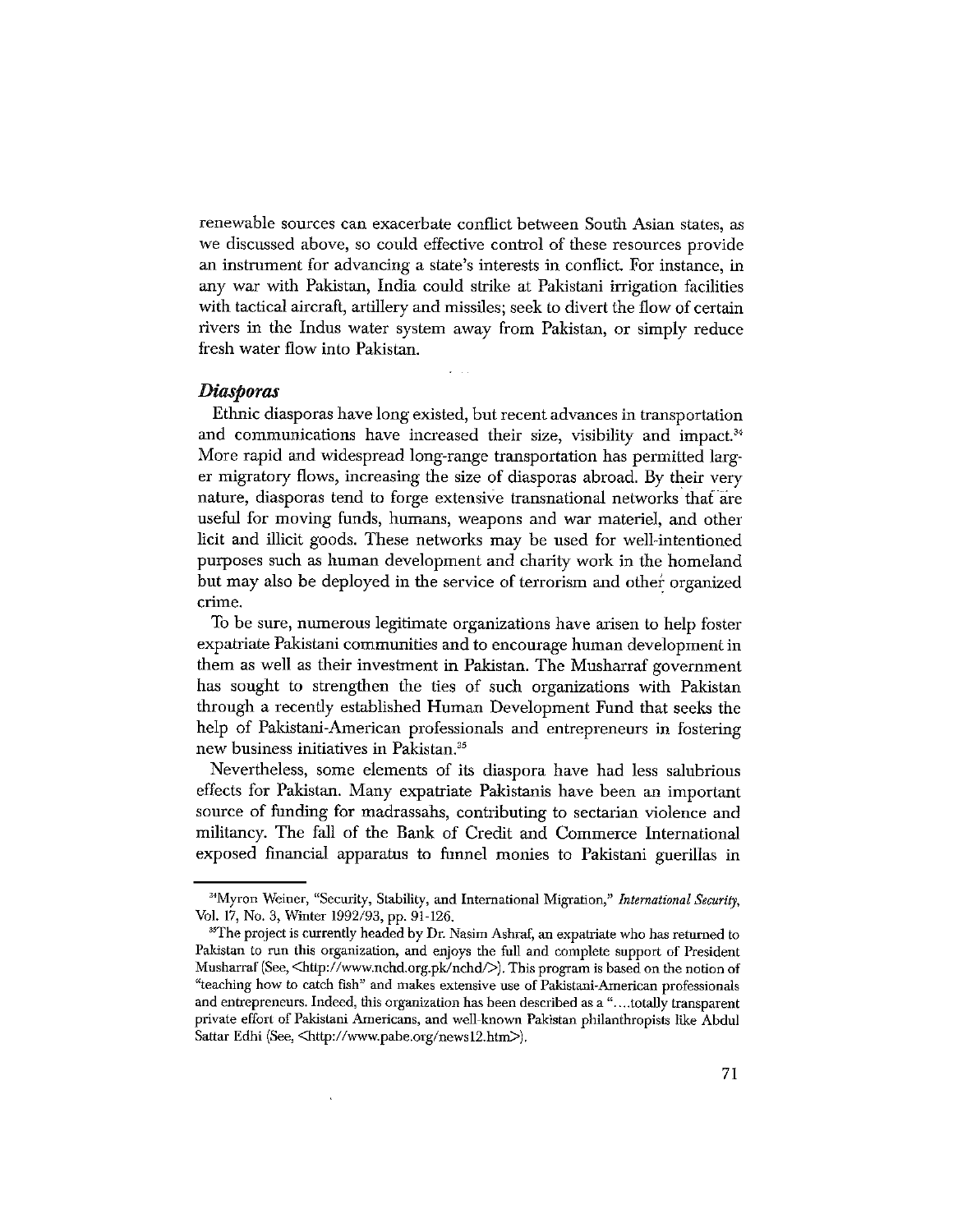Pakistan. Extreme Islamic groups such as Lashkar-e-Tayaba and Jaish-e-Mohammad collect as much as \$7.4 million annually from British mosques to support Kashmiri fighters. Support of such groups by Pakistani expatriates enables these groups to pursue their own interests even when at odds with the Pakistani government, and possibly pose a new threat to relations between India and Pakistan.<sup>36</sup>

The Pakistani diaspora in the Persian Gulf might change the nature by which radical Islamic movements are spread among the masses in Pakistan and elsewhere, possibly leading to new means and ends of religious conflict. A large number of Pakistani guest workers in the Persian Gulf are continually exposed to Islamic fundamentalism, which some of these workers may embrace and seek to spread when returning home. Their status as remittance providers may increase the appeal of such extremism within Pakistan.<sup>37</sup>

Bangladesh too has a large expatriate community, which contributes to the development of the country in numerous ways. Remittances from the Bangladeshi diaspora account for nearly one third of the foreign exchange reserve. While the government of Bangladesh believes that the economic and social interaction of the diaspora can be beneficial for migrants, host countries and home countries, there is relatively little information about the Bangladesh diaspora. As a consequence, Dhaka is taking active efforts to expand its understanding of the nature of the Bangladeshi diaspora and the various linkages that bind the expatriates to the homeland.<sup>38</sup> Unfortunately, little is known about the involvement (if any) of Bangladeshi diasporans in the support of militant groups such as the Harkat-ul-Jihad-al Islami.<sup>39</sup>

<sup>&</sup>lt;sup>36</sup>See Hussain Haqqani, "Musharraf's Bold Move," The Asian Wall Street Journal, January 29, 2004. See also Jamie Dettmer, "US Attacks Terror Inc.," Insight on the News, October 15, 2001; Shrabani Basu, "Kashmir's Hidden War Chest in Britain," The Telegraph (Calcutta), June 10, 2002. See also International Crisis Group, "Pakistan: Madrasas, Extremism and the Military," ICG Asia Report No. 36, July 29, 2002.

<sup>&</sup>lt;sup>37</sup>For more on Pakistani workers in the Persian Gulf and their exposure to Islamic fundamentalism, see Gilles Kepel, Jihad: The Trail of Political Islam, (Cambridge, Mass.: Harvard University Press, 2002).

<sup>&</sup>lt;sup>38</sup>Ministry of Expatriates Welfare and Overseas Employment, Government of Bangladesh and International Organization for Migration, Dhaka, Institutionalizing Diaspora Linkage: The Emigrant Bangladeshis in UK and USA (Dhaka: International Organization for Migraion, February 2004).

<sup>&</sup>lt;sup>39</sup>See Timo Kivimaki (Ed.), *Development Cooperation as an Instrument in the Prevention of* Terrororism, Research Report for the Ministry of Foreign Affairs, (Copenhagen: Nordic Institute of Asian Studies, July 2003).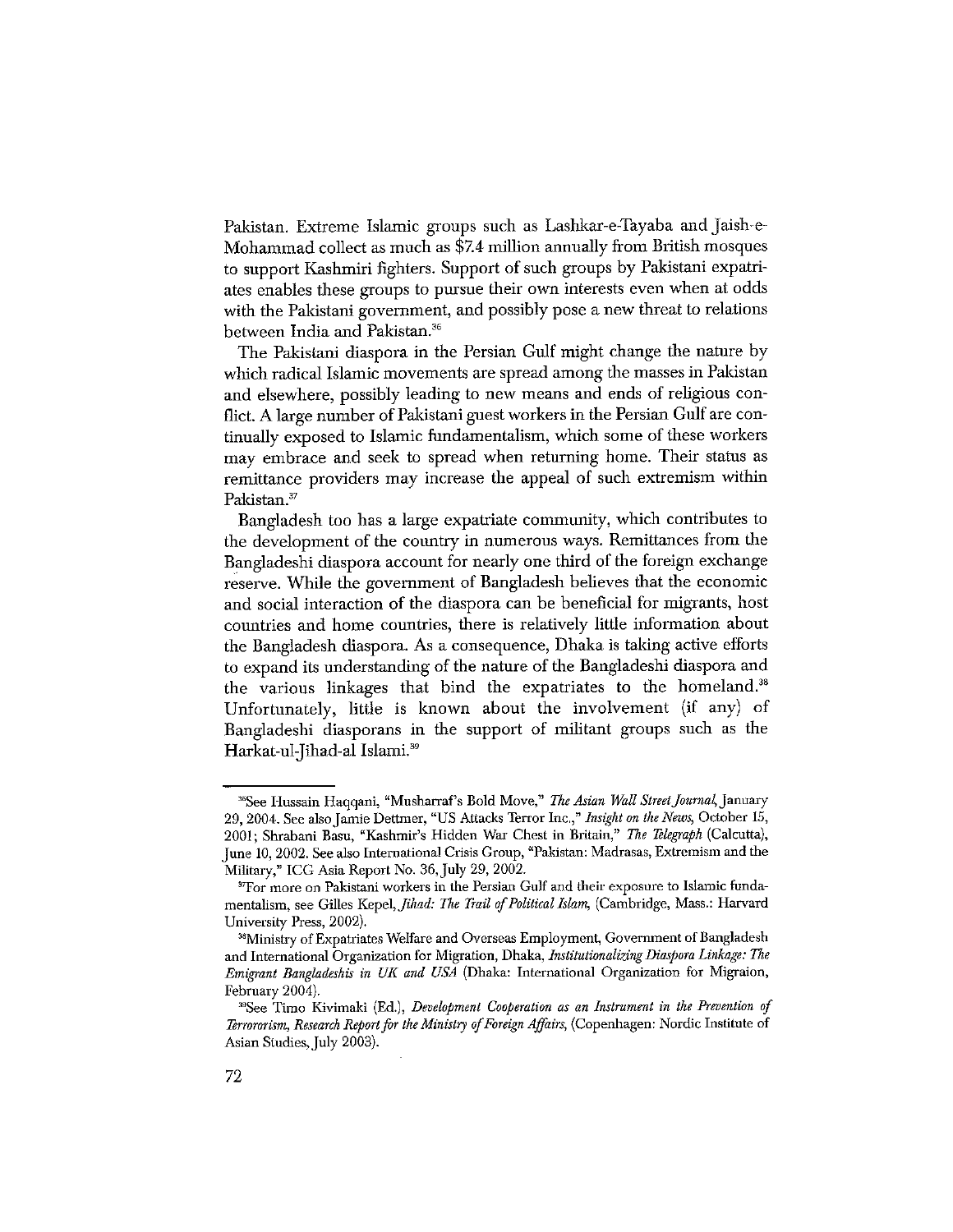#### III. Conclusions

From a common history prior to Bangladeshi independence, several demographic variables continue to shape security issues in Pakistan and Bangladesh in similar ways. Both nations have overwhelming Muslim majorities, and both have wrestled with questions of integrating religious politics with more secular demands. Both have had to deal with increasing levels of urbanization and the security questions posed by migration. Both have had to address issues of infrastructure needed to support rapidly growing populations.

At the same time, the differing demographic conditions of the two nations have affected how both have been able to address their most pressing population problems that directly influence their national security. Some of the more prominent features of the relationship between demographic and security variables in Bangladesh include a very high population density, the role a more moderate Islam has played in shaping politics and responses to population pressures and recent changes in how religion has affected responses to population pressures, including the effect of religion on migration politics. Some of the more prominent features of the relationship between demographic and security variables in Pakistan include population distribution limiting strategic depth in conflict with India; the pressure population growth has placed on renewable resources, particularly the water drawn from the Indus River system originating in India; the role the Pakistani military plays in social integration; a large refugee and youth population creating a demand for education met in part by madrassahs; and a large diaspora with the potential to affect security issues at home and abroad.

The demographic trends in each nation appear to have created or reinforced differences that may become self-perpetuating. One comparative survey of Bangladeshis and Pakistanis found Pakistani respondents desire more children than Bangladeshis.<sup>40</sup> Regarding development issues, while most Bangladeshi and Pakistani respondents said they believe the chief aim for their country should be a high level of economic growth, Pakistanis are

<sup>&</sup>lt;sup>40</sup>Ronald Inglehart et al., World Values Surveys and European Values Surveys, (machine readable file), Ann Arbor, Mich.: Inter-University Consortium for Political and Social Research, 2004. More specifically, the fourth wave of the World Values Survey (WVS), conducted in late 2002 in Bangladesh and in late 2001 and early 2002 in Pakistan, found only 42 percent of Pakistani respondents but 91 percent of Bangladeshi respondents said their ideal number of children was two or fewer.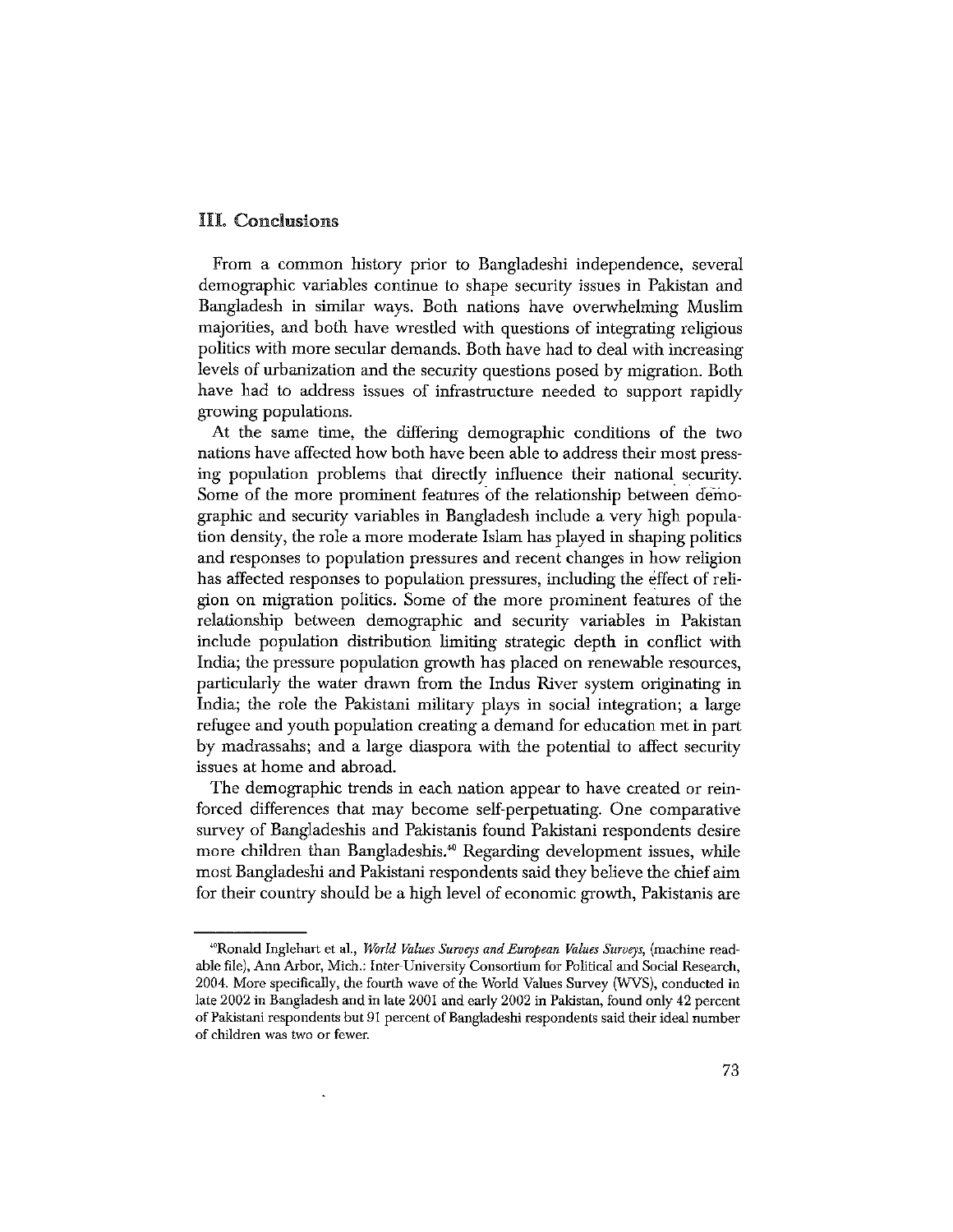more likely to view the need for strong defense forces as the most important aim that their government should pursue. Pakistanis are also more likely than Bangladeshis to view authoritarian rule favorably.

The demographic trends and issues we have reviewed point to several broad policy implications for the United States. First, U.S. policymakers need to recognize how demographic or ethnic politics can affect the composition of the military or political parties in each nation. In Pakistan, for example, given that the army is, and will for the foreseeable future remain, the most important institution, following its cohesion and its relationship with civilian institutions is important. Equally important is the monitoring of its relationship with the now-banned mainstream political parties and the alliance of Islamist parties. Finally, as this analysis suggests, while the army is an important institution, it is critical that Pakistan be encouraged to invest in its population and civil institutions. It is difficult to foresee such social expenditures increasing as long as the military is the pre-eminent institution in that state.

Second, U.S. policymakers should also recognize other "hotspots" besides the well-known ones in the region. The Indus headwaters may add a new dimension to the intractable Indo-Pakistan dispute over Kashmir. While perhaps not as likely as military conflict between Pakistan and India, military conflict between Bangladesh and India could yet be provoked by the uncontrolled flow of Muslim refugees from Bangladesh to India. Elsewhere, the border between Burma and Bangladesh is relatively stable, but if Bangladesh were unable to maintain refugee camps for the Rohingyas, and attempted to send the refugees back against firm opposition from Burma, it could prompt a military conflict. Within Bangladesh, if attacks on Hindus escalate, one could see a progressive destabilization as armed local militias usurp the government monopoly on organized violence. In such a scenario, Bangladesh could become a haven for international Islamist terrorists seeking to exploit an anarchic environment. Finally, internal conflict involving the Jumma could become more severe if Bangladeshi politics become more corrupt, less accountable less democratic or increasingly radicalized by religious fundamentalism or if Bangladeshi leaders in light of any political changes become more willing to use force in an ultimate resolution of the conflict.

Third, improving social capital in each nation may call for adjustments in types of assistance that have been offered. Aid must also be tailored in culturally acceptable ways, a seemingly obvious lesson that nonetheless may require further study in Pakistan and even in Bangladesh, lest it result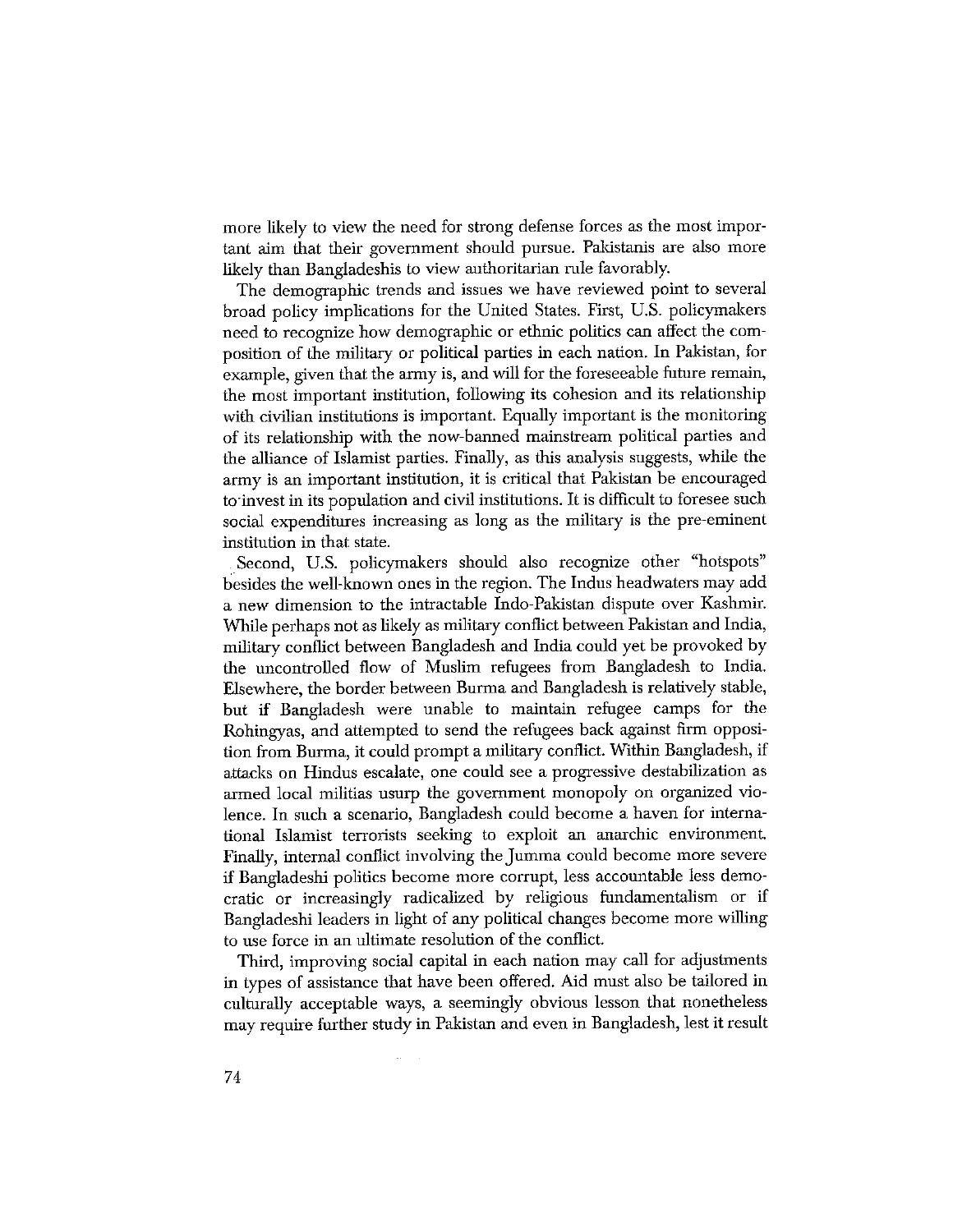in a backlash even in areas where it has been accepted. Aid can and should be used to help rein in extremism, but a balance must be struck to avoid inciting a nationalist backlash.

Bangladeshi leaders have relied on help from Western NGOs and multinational institutions since the 1974 famine; NGOs have been welcomed and consequently have helped Bangladesh reduce its population growth. In contrast, Pakistan has not had a good rapport with the NGO community and has received comparatively fewer benefits from these organizations. Bangladesh's reliance on NGOs, however, has given such organizations the license to criticize and threaten Bangladesh over its political decisionmaking. From the standpoint of demographic challenges to security, the role of foreign donors has both benefits and drawbacks. On the one hand, the demands of these donors will, in the near term, likely force Bangladesh's political elite to rein in more fundamentalist Islamic groups and protect the Hindu minority. On the other hand, the demands of Western donors may ultimately generate a backlash boosting the BNP and Islamic extremists. Such a prospect demonstrates the care with which the international donor community must pursue its goals in Bangladesh.

U.S. policies have tended to strengthen the hand of the army while fostering the central government's attempts to weaken civilian institutions.<sup>41</sup> Our analyses suggests that aid needs to serve many purposes, including restoration of democratic processes, fortifying internal security and bolstering civilian institutions such as schools. While the madrassah system may offer short-term solutions, this system should not be the primary focus of reforming Pakistan's educational infrastructure. (Pakistan does not need more religious schools.) Instead, Pakistan's public schools need significant resources and transformation and merits substantial expansion. It is these institutions that will be necessary to equip Pakistan with the intellectual and human capital required for a functioning and stable state. Without serious attempts to rejuvenate the Pakistani secular educational system, particularly in rural areas where education is most wanting, even a small proportion of radical madrassahs may cause security concerns for years to come.

The nations of the region, as well as the United States in protecting its interests there, may face more immediate security issues, such as those involving the nuclear arms race between Pakistan and India, the conflict between these two nations in Kashmir and Al Qaeda and Taliban presence

<sup>&</sup>lt;sup>41</sup>See C. Christine Fair and Karthik Vaidyanathan, "The Practice of Islam in Pakistan and The Influence of Islam Upon Pakistani Politics," in Raffiq Dossani Eds. Prospects For Peace In South Asia (forthcoming, Stanford University Press).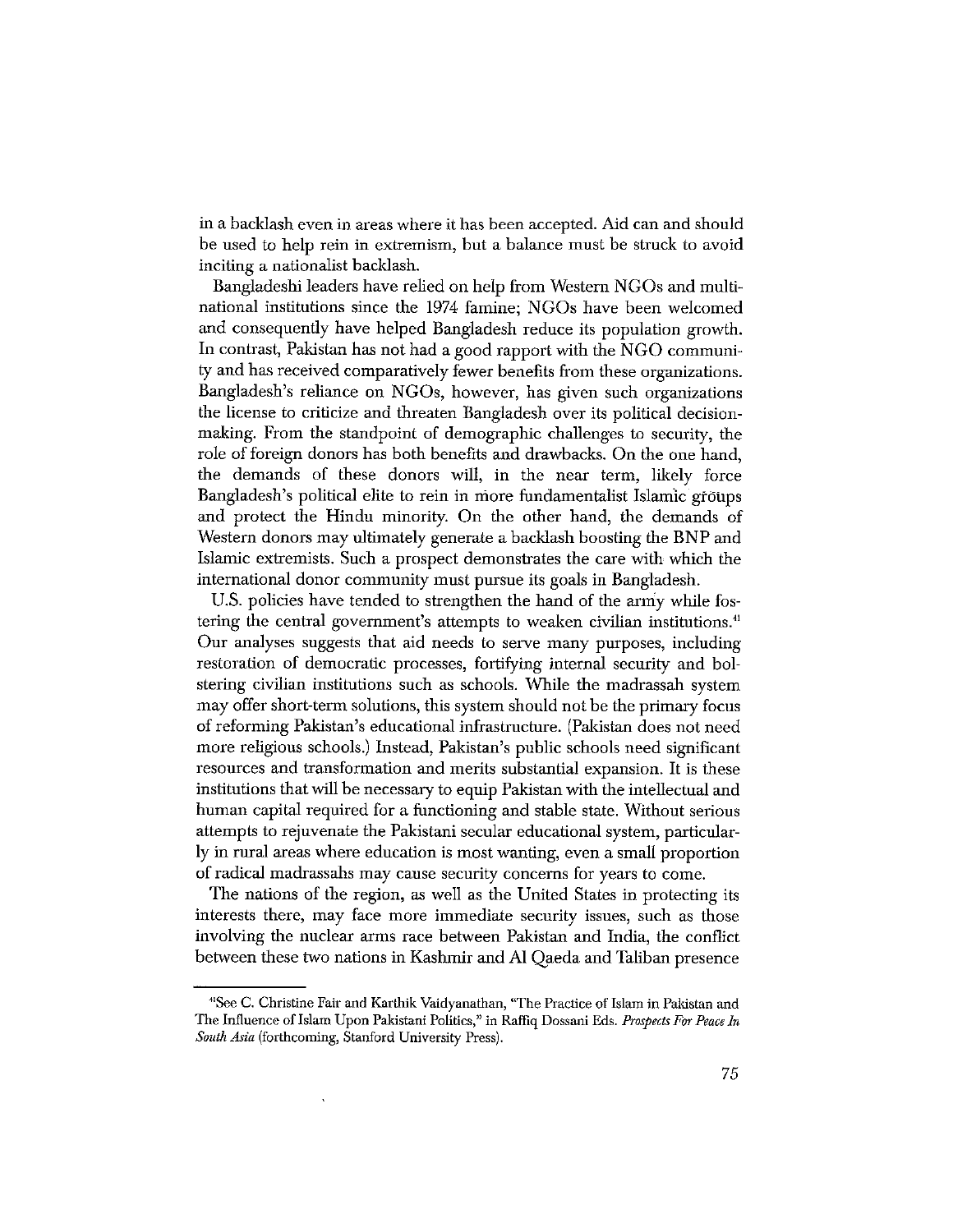in the border areas of Pakistan, than those posed by demographic trends. Demographic trends, however, have contributed to some aspects of some of these threats, as well as to others that, though less immediate, can affect the security of the region in coming years. For these reasons, the demographic variables affecting Bangladesh and Pakistan cannot, and should not, be ignored.

 $\sim$ 

 $\ddot{\phantom{a}}$ 

 $\mathbb{Q}_8$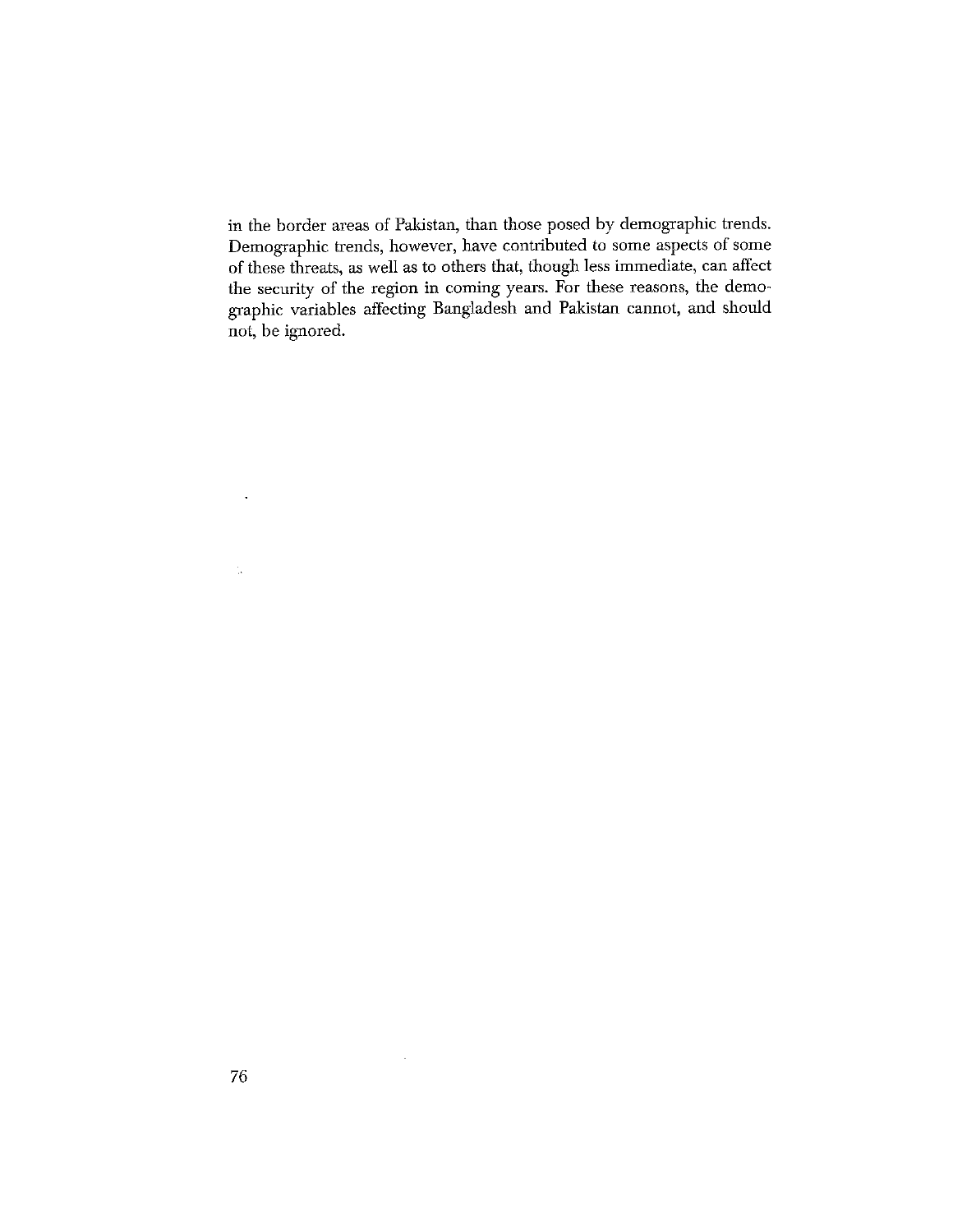### **RAND 1776 Main Street, Santa Monica, CA 90407**  *Labor and Population Reprint Series*

| 2005                           |                        |                                                                                                                                                                                                                       |                                                                             |
|--------------------------------|------------------------|-----------------------------------------------------------------------------------------------------------------------------------------------------------------------------------------------------------------------|-----------------------------------------------------------------------------|
| <b>Series</b><br><b>Number</b> | Order<br><b>Number</b> | <b>Title</b>                                                                                                                                                                                                          | Author                                                                      |
| $0.5 - 0.4$                    | RP-1195                | Demographics and Security: The Contrasting Cases of Pakistan and Bangladesh [In Journal of South Asian and Middle<br>Eastern Studies, Vol. XXVII, No. 4, Summer 2005, pp. 53-76.]                                     | C. Christine Fair<br>Clifford Grammich<br>Julie DaVanzo<br>Brian Nichiporuk |
| $05-03$                        | RP-1170                | Unraveling the SES-Health Connection [in Aging, Health, and Public Policy: Demographic and Economic Perspectives, a<br>supplement to Population and Development Review Vol. 30, 2005, pp.108-132.]                    | James P. Smith                                                              |
| $05-02$                        | RP-1154                | Immigration Status and Health Insurance Coverage: Who Gains? Who Loses? [in American Journal of Public Health,<br>Vol. 95, 2005, pp. 865-886.]                                                                        | Julia C. Prentice<br>Anne R. Pebley<br>Narayan Sastry                       |
| $05 - 01$                      | RP-1152                | A Stock-Flow Analysis of the Welfare Caseload [in Journal of Human Resources, Vol. 39, No. 4, Fall 2004, pp. 49-70.]                                                                                                  | Jacob Alex Klerman<br>Steven Haider                                         |
| 2004                           |                        |                                                                                                                                                                                                                       |                                                                             |
| <b>Series</b><br><b>Number</b> | Order<br><b>Number</b> | <b>Title</b>                                                                                                                                                                                                          | Author                                                                      |
| $04-10$                        | RP-1111                | The Impact of Wives' Earnings on Earnings Inequality Among Married-Couple Households in Malaysia [in Journal of<br>Asian Economics, Vol. 15, 2004, pp. 49-70.]                                                        | Shahina Amin<br>Julie DaVanzo                                               |
| 04-09                          | RP-1142                | Trends in Socioeconomic Inequalities in Mortality in Developing Countries: The case of child survival in Sao Paulo,<br>Brazil, [in Demography, Vol. 41, No. 3, August 2004, pp. 443-464.]                             | Narayan Sastry                                                              |
| $04-08$                        | RP-1148                | Changes in American Opinion about Family Planning [in Studies in Family Planning, Vol. 35, No. 3, September 2004, pp.<br>197-206.]                                                                                    | Clifford Grammich,<br>Julie Davanzo and<br>Kate Stewart                     |
| 04-07                          | RP-1087                | Why Did the Welfare Rolls Fall During the 1990's? The Importance of Entry [in The American Economic Review (Papers<br>and Proceedings), Vol. 93, No. 2, May 2003, pp. 288-292.]                                       | Jeffrey Grogger,<br>Steven J. Haider, and<br>Jacob Alex Klerman             |
| 04-06                          | RP-1122                | Neighborhoods, Poverty, and Children's Well-being [in Social Inequality, Chapter 3, Kathryn M. Neckerman, ed. Russell<br>Sage Foundation: New York, 2004.]                                                            | Narayan Sastry                                                              |
| $04-05$                        | RP-1115                | Urbanization, development, and under-five mortality differentials by place of residence in Sao Paulo, Brazil, 1970-1991,<br>[in Demographic Research: Special Collection 2, Article 14, April 16, 2004, pp. 356-386.] | Narayan Sastry                                                              |
| $04 - 04$                      | RP-1094                | Assimilation across the Latino Generations [in American Economic Review, Vol. 93, No. 2, May 2003, pp. 315-319.]                                                                                                      | James P. Smith                                                              |
| $04-03$                        | RP-1104                | Early Origins of the Gradient: The Relationship Between Socioeconomic Status and Infant Mortality in the United States<br>[in Demography, Vol. 40, No. 4, November 2003, pp. 675-699.]                                | Brian Karl Finch                                                            |
| 04-02                          | RP-1105                | An Investigation of Racial and Ethnic Disparities in Birthweight in Chicago Neighborhoods [in Demography, Vol. 40, No.<br>4, November 2003, pp. 701-725.]                                                             | Narayan Sastry and<br>Jon M. Hussey                                         |
| $04 - 01$                      | RP-1102                | Economic downturns and schooling inequality, Cameroon, 1987-95. [in Population Studies, Vol. 57, No. 2, 2003, pp. 183-<br>197.]                                                                                       | Parfait M. Eloundou-<br>Enyegue<br>Julie DaVanzo                            |

| 2003                    |                 |                                                                                                                                                                                      |                                                          |
|-------------------------|-----------------|--------------------------------------------------------------------------------------------------------------------------------------------------------------------------------------|----------------------------------------------------------|
| <b>Series</b><br>Number | Order<br>Number | Title                                                                                                                                                                                | Author                                                   |
| $03 - 11$               | RP-1089         | Trends and Projections in Income Replacement during Retirement [in Journal of Labor Economics, Vol. 21, No. 4, pp.<br>755-7811                                                       | James P. Smith                                           |
| $03-10$                 | RP-1079         | Enhancing the Quality of Data on Income: Recent Innovations from the HRS [in The Journal of Human Resources, Vol.<br>38, No. 3, pp. 758-772]                                         | Michael Hurd<br>J. Thomas Juster<br>James P. Smith       |
| $03-09$                 | RP-1078         | Too Few Good Men: The Security Implications of Russian Demographics [in Georgetown Journal of International Affairs,<br>Summer/Fall 2003, pp. 17-26]                                 | Julie DaVanzo<br>Olga Oliker<br>Clifford Grammich        |
| $03 - 08$               | RP-1080         | The Relationship Between The Economy and the Welfare Caseload: A Dynamic Approach [in Worker Well-being and<br>Public Policy, Research in Labor Economics, Vol. 22, 2003, pp. 39-69] | Steven J. Haider<br>Jacob Alex Klerman<br>Elizabeth Roth |
| $03-07$                 | RP-1066         | <i>Economic Shocks, Wealth, and Welfare</i> [in The Journal of Human Resources, Vol. 38, No.2, pp.280-321]                                                                           | Elizabeth Frankenberg<br>James P. Smith<br>Duncan Thomas |

*To order a reprint, free of charge, please call RAND Distribution Services at 310.451.7002. For reprints prior to 1999, please see our web page.* **http://www.rand.org/labor/**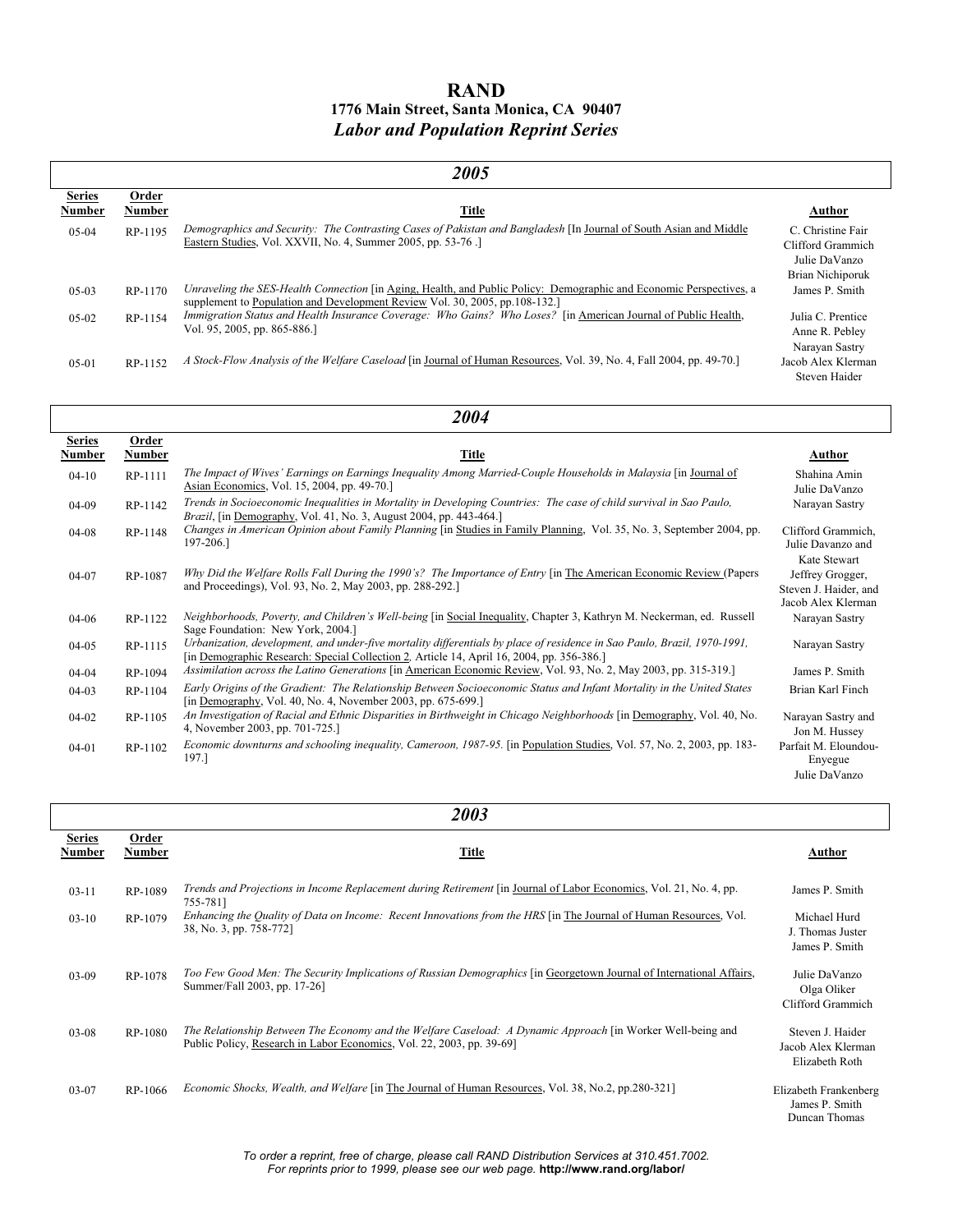| $03-06$   | RP-1065 | Introduction to the JHR's Special Issue on Cross-National Comparative Research Using Panel Surveys [in The Journal of<br>Human Resources, Vol. 38, No.2, pp.231-240]     | James P. Smith<br>Frank Stafford<br>James R. Walker |
|-----------|---------|--------------------------------------------------------------------------------------------------------------------------------------------------------------------------|-----------------------------------------------------|
| $03-05$   | RP-1064 | Understanding Differences in Household Financial Wealth between the United States and Great Britain [in The Journal of<br>Human Resources, Vol. 38, No.2, pp.241-279]    | James Banks<br>Richard Blundell<br>James P. Smith   |
| $03-04$   | RP-1061 | Remembrances of Things Past: Test-Retest Reliability of Retrospective Migration Histories<br>[in the Journal of Royal Statistical Society, A, 2003, Part 1, pp.23-49]    | James P. Smith<br>Duncan Thomas                     |
| $03-03$   | RP-1057 | Regional Demographics and the War on Terrorism<br>[in RUSI Journal - The Royal United Services Institute for Defense Studies – February 2003, Vol. 148, No.1, pp. 22-29] | Brian Nichiporuk                                    |
| $03-02$   | RP-1056 | Can Patient Self-Management Help Explain the SES Health Gradient?<br>[in Proceedings of the National Academy of Sciences, Vol.99, No. 16, pp.10929-10934]                | Dana P. Goldman<br>James P. Smith                   |
| $03 - 01$ | RP-1055 | Longer-term Effects of Head Start<br>[in The American Economic Review, Vol. 92, No. 4, 2002, pp. 999-1012]                                                               | Eliana Garces<br>Duncan Thomas<br>Janet Currie      |

| 2002                           |                 |                                                                                                                  |                         |
|--------------------------------|-----------------|------------------------------------------------------------------------------------------------------------------|-------------------------|
| <b>Series</b><br><b>Number</b> | Order<br>Number | <b>Title</b>                                                                                                     | Author                  |
| $02 - 11$                      | RP-1005         | Beyond Medi-Cal: Health Insurance Coverage among Former Welfare Recipients                                       | Carole Roan Gresenz     |
|                                |                 |                                                                                                                  | Jacob Alex Klerman      |
| $02 - 10$                      | RP-1014         | Social Environment, Life Challenge, and Health Among the Elderly in Taiwan                                       | Megan Beckett           |
|                                |                 | [in Social Science & Medicine, Vol. 55, No. 2, 2002, pp. 191-209]                                                | Noreen Goldman          |
|                                |                 |                                                                                                                  | Maxine Weinstein        |
|                                |                 |                                                                                                                  | I-fen Lin               |
|                                |                 |                                                                                                                  | Yi-li Chuang            |
| $02-09$                        | RP-1016         | Nonmarital Childbearing: Influences of Education, Marriage, and Fertility                                        | Dawn M. Upchurch        |
|                                |                 | [in Demography, Vol. 38, No. 2, 2002, pp. 311-329]                                                               | Lee A. Lillard          |
|                                |                 |                                                                                                                  | Constantijn W.A. Panis  |
| $02 - 08$                      | RP-1013         | On the Back of Blacks? Immigrants and the Fortunes of African Americans                                          | Nelson Lim              |
|                                |                 | [in Strangers at the Gates: New Immigrants in Urban America, 2001, pp. 186-227]                                  |                         |
| $02 - 07$                      | RP-1007         | Medi-Cal After Welfare Reform: Enrollment Among Former Welfare Recipients                                        | Amy G. Cox              |
|                                |                 | [in Medi Cal Policy Institute, Issue Brief Number 4, 2001, pp. 1-12]                                             | Jacob Alex Klerman      |
|                                |                 |                                                                                                                  | Ingrid Aguirre Happoldt |
| $02 - 06$                      | RP-995          | Using Quantitative & Qualitative Research Methodologies for Understanding Infant Feeding Practices (Chapter 2)   | Barthélémy Kuate-Defo   |
|                                | part 1)         | [in Nutrition and Child Health in Cameroon, Barthélémy Kuate-Defo (ed.), 2001, pp. 53-78]                        | Julie DaVanzo           |
|                                |                 |                                                                                                                  | Joanne Leslie           |
| $02-05$                        | RP-995          | Infant Feeding and Weaning Practices in the North-West and South-West Provinces of Cameroon: Evidence from Focus | Barthélémy Kuate-Defo   |
|                                |                 | Group Discussions (Chapter 13)                                                                                   | Martina Baye            |
|                                |                 | [in Nutrition and Child Health in Cameroon, Barthélémy Kuate-Defo (ed.), 2001, pp. 247-266]                      | Roger Seukap            |
|                                |                 |                                                                                                                  | Joanne Leslie           |
|                                |                 |                                                                                                                  | Julie DaVanzo           |
| $02 - 05$                      | RP-998          | Forest Fires, Air Pollution, and Mortality in Southeast Asia                                                     | Narayan Sastry          |
|                                |                 | [in Demography, Vol. 39, No. 1, 2001, pp. 1-23]                                                                  |                         |
| $02 - 04$                      | RP-994          | Anticipated and Actual Bequests                                                                                  | Michael D. Hurd         |
|                                |                 | [in Themes in the Economics of Aging, David A. Wise (ed.), 2001, pp. 357-391]                                    | James P. Smith          |
| $02 - 03$                      | RP-1000         | Mortality and Sample Selection: Reply to Noymer                                                                  | Megan K. Beckett        |
|                                |                 | [in Journal of Health & Social Behavior, Vol. 42, No. 3, 2001, pp. 328-331]                                      | Marc N. Elliott         |
| $02 - 02$                      | RP-993          | Do Better Family Planning Services Reduce Abortion in Bangladesh?                                                | Mizanur Rahman          |
|                                |                 | [in The Lancet, Vol. 358, No. 9287, 2001, pp. 1051-1056]                                                         | Julie DaVanzo           |
|                                |                 |                                                                                                                  | Abdur Razzaque          |

*2001*